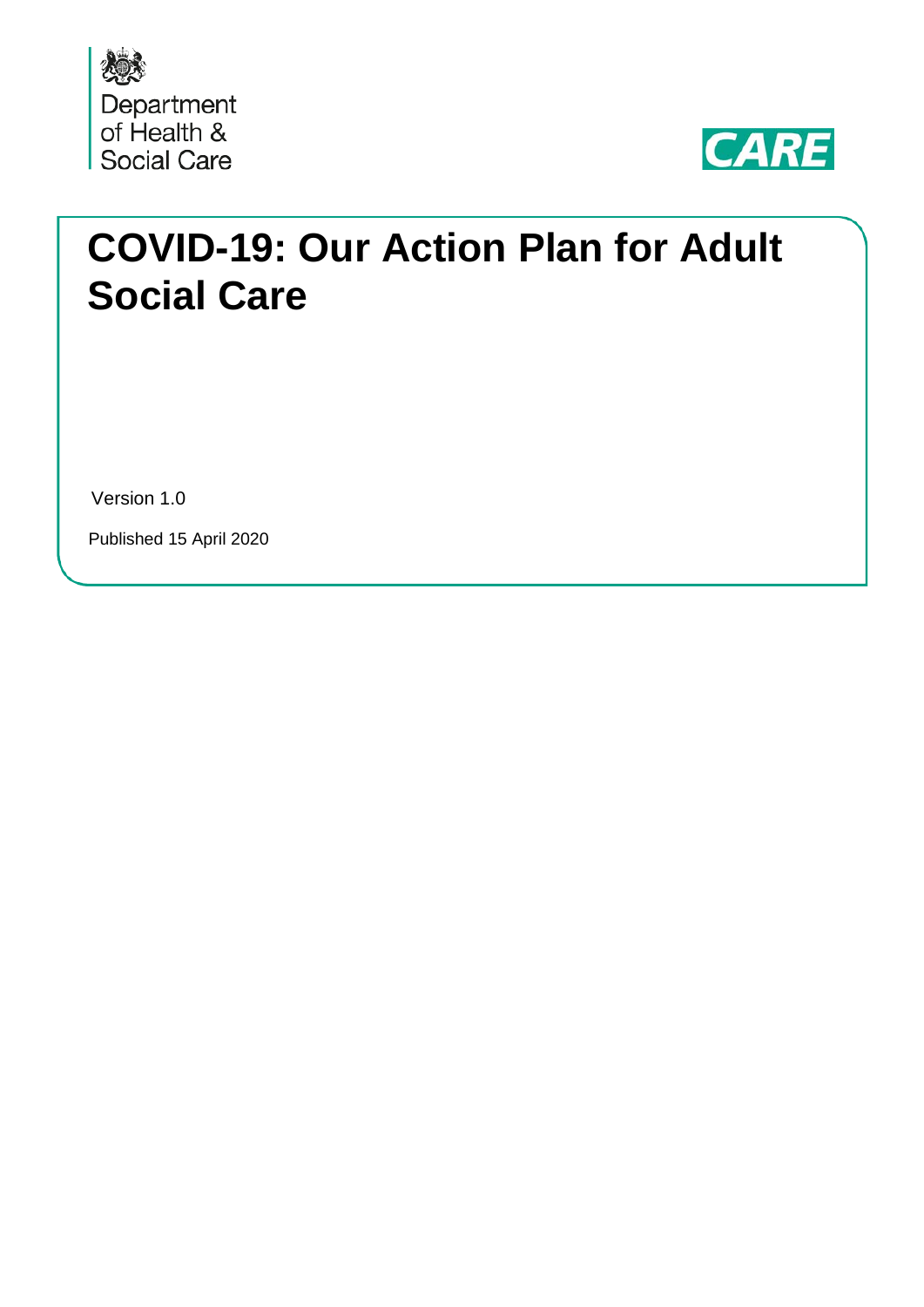

# **Contents**

| 3. Supporting independence, supporting people at the end of their lives and             |  |
|-----------------------------------------------------------------------------------------|--|
|                                                                                         |  |
| Supporting people to maintain their independence, and supporting their unpaid carers 22 |  |
|                                                                                         |  |
|                                                                                         |  |
|                                                                                         |  |
|                                                                                         |  |
|                                                                                         |  |
|                                                                                         |  |
|                                                                                         |  |
|                                                                                         |  |
|                                                                                         |  |
|                                                                                         |  |
|                                                                                         |  |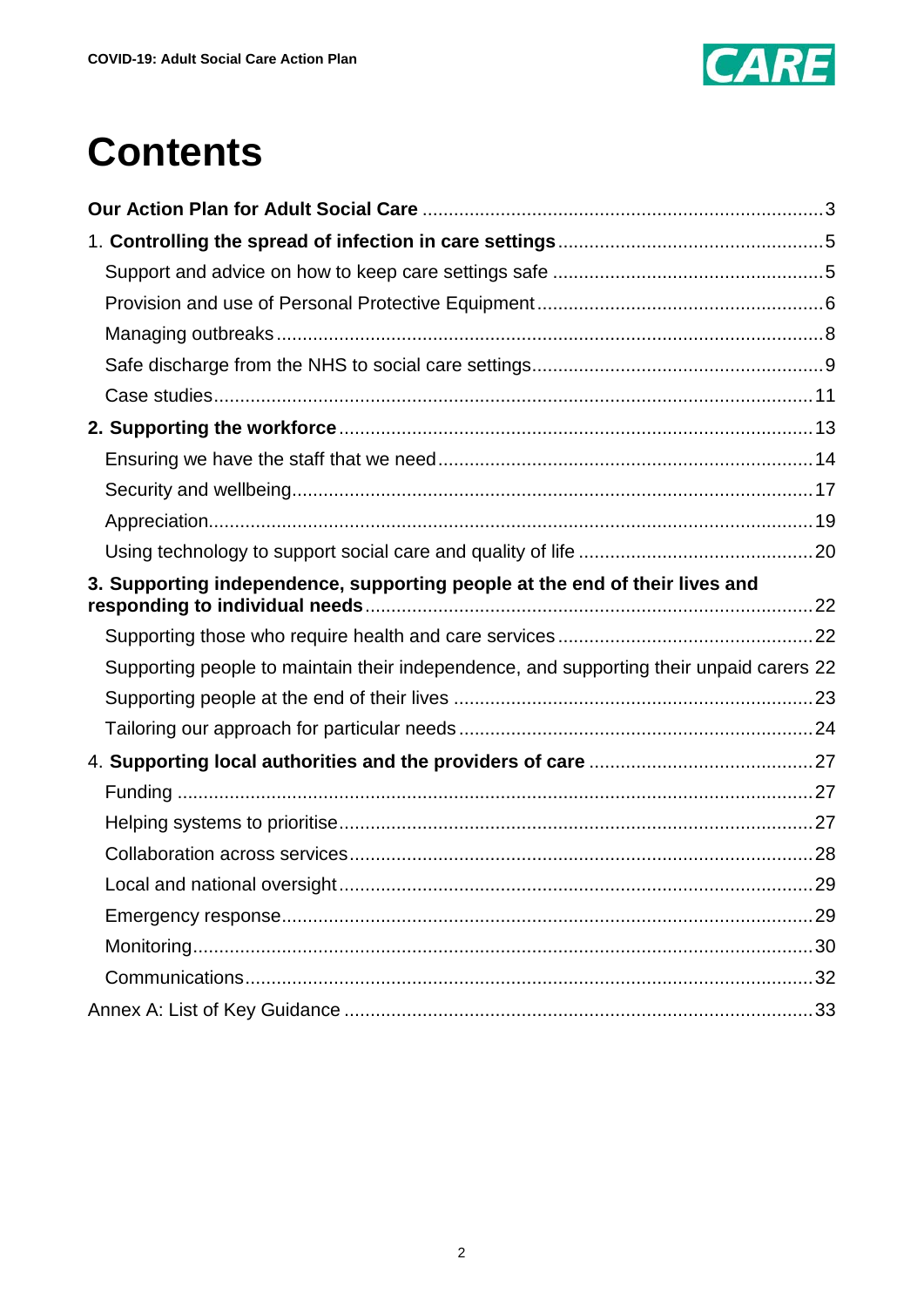

# <span id="page-2-0"></span>**Our Action Plan for Adult Social Care**

The Government's number one priority for adult social care is for everyone who relies on care to get the care they need throughout the COVID-19 pandemic. Millions of people rely on this care and support every day. As the pandemic progresses, these vital services must remain resilient.

Adult social care takes on many different forms and helps people of all ages. It is held together by a common purpose: not just helping people with a wide range of needs, but helping people to live the best possible life. The challenges of COVID-19 go far beyond anything we have previously experienced. We are fully focused on trying to protect and preserve life for those individuals supported by adult social care. We know our partners in local government share this focus, with council leaders and social care lead members providing essential local leadership and oversight in our local communities. The scale of workforce absences as a result of our attempts to minimise transmission, the need for additional personal protective equipment, the reductions in public transport, and the restrictions on travel all raise issues we have never encountered before. It is tough. Tough for individuals, tough for families, tough for care providers.

Underpinned by the Care Act, adult social care supports many different people, including older people, disabled people and those with long-term conditions, those in need of support to maintain good mental health, and those who are mentally unwell, along with their carers. Our incredible care workforce also provide support to people who are homeless, those supported by drug and alcohol services, and those at risk of abuse and neglect.

We know that people receiving care are some of the most vulnerable people in our society. Around two thirds of people living in care homes for the over 65s are over 85 years old and it is estimated that around 70% will be living with dementia. Far more social care is delivered in people's own homes. Over a quarter of a million people under 65 also receive support, whether for mental health, for physical support or support living with learning disabilities. This can be through supported living arrangements, residential care, direct payments or through wider community support services.

The 1.5 million people who make up the paid social care workforce, in local authorities and the independent and not for profit sectors, together with 5 million unpaid carers provide an invaluable service to the nation – especially during the COVID-19 pandemic. They work tirelessly to support the most vulnerable in our society, and as this pandemic has made clear, we as a nation are indebted to their selfless dedication. Care workers, caterers, cleaners, nurses, occupational therapists, personal assistants, registered managers, social workers, and others; all have a critical role to play to ensure that people's needs are met during this crisis. When we "clap for carers", it is not just for those in the NHS; it is a collective thank you from the nation to all our social care workforce across the country too for the sacrifices they make every day.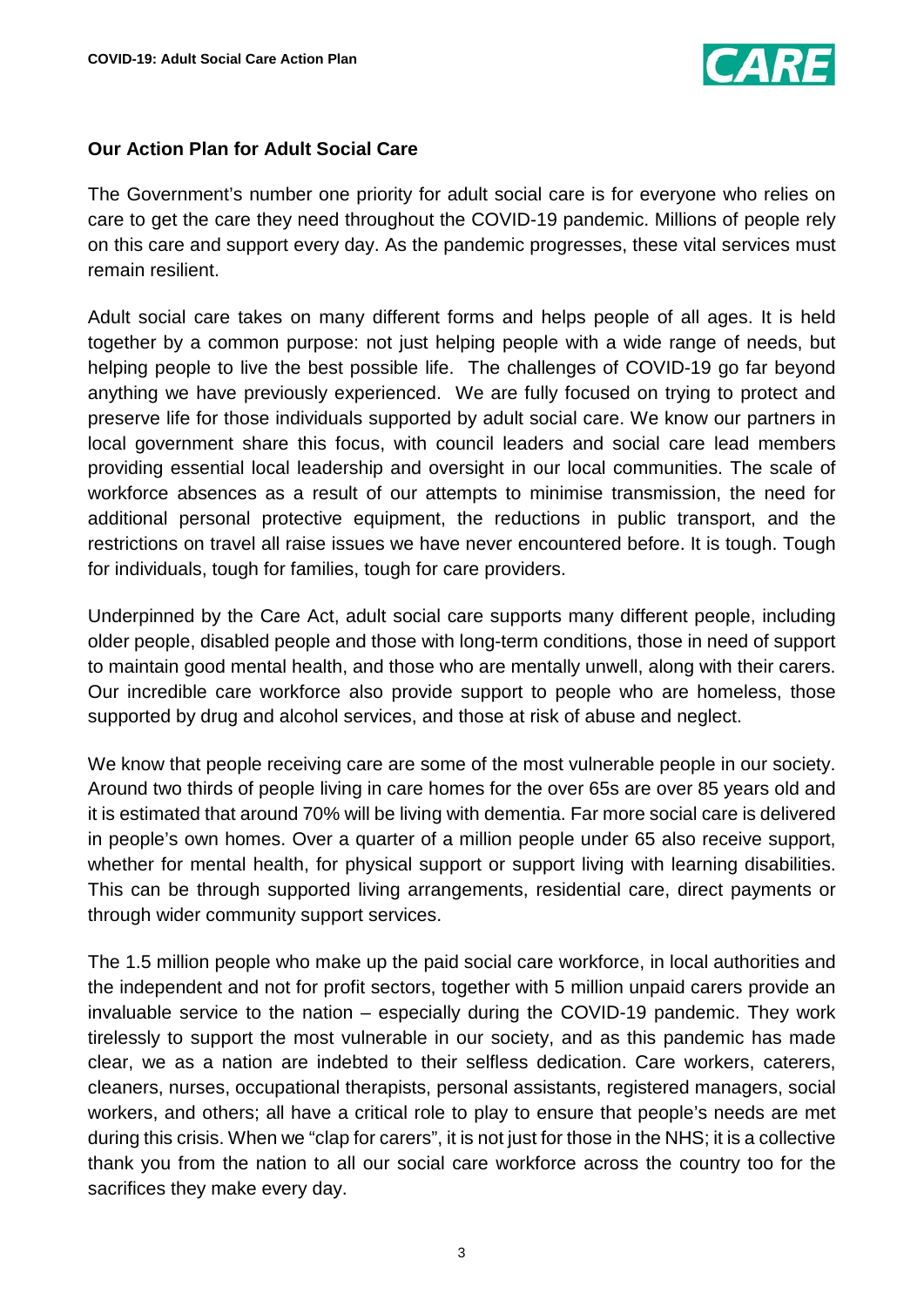

That is why supporting the care sector is so critical at this time. Whatever your circumstances, great social care can make all the difference to a person's quality of life.

The adult social care system is one of the most important ways we can help support people to stay well, as independent as possible, and connected with families and communities in such difficult times. This in turn will also help the NHS to maximise its capacity to treat those most acutely affected by COVID-19, by preventing admissions and supporting discharge from hospital back to people's homes and other care settings with support from social care and the NHS.

Clearly the challenges of COVID-19 go far beyond anything we have previously experienced. Our approach is made of four pillars:

- 1. Controlling the spread of infection.
- 2. Supporting the workforce.
- 3. Supporting independence, supporting people at the end of their lives, and responding to individual needs.
- 4. Supporting local authorities and the providers of care.

This action plan sets out our approach for all settings and contexts in which people receive adult social care. This includes people's own homes, residential care homes and nursing homes, and other community settings – it applies to people with direct payments and personal budgets, and those who fund their own care. It supports the response services for the people who rely on technology-enabled care and monitoring services. Our action plan will support care providers, the care workforce, unpaid carers, local authorities and the NHS in their ongoing hard work to maintain services and continue to provide high quality and safe social care to people throughout the pandemic.

While this action plan applies to England only (as adult social care is a devolved matter), we of course continue to collaborate across the UK, to share learning and ensure all nations can benefit from new initiatives where possible.

We know that this doesn't reduce the need for a long-term action plan for social care. Putting social care on a sustainable footing, where everyone is treated with dignity and respect, is one of the biggest challenges that we face as a society. There are complex questions to address, which is why we have invited cross-party talks. These will take place at the earliest opportunity in light of the current circumstances. The government will then bring forward a plan for social care for the longer term.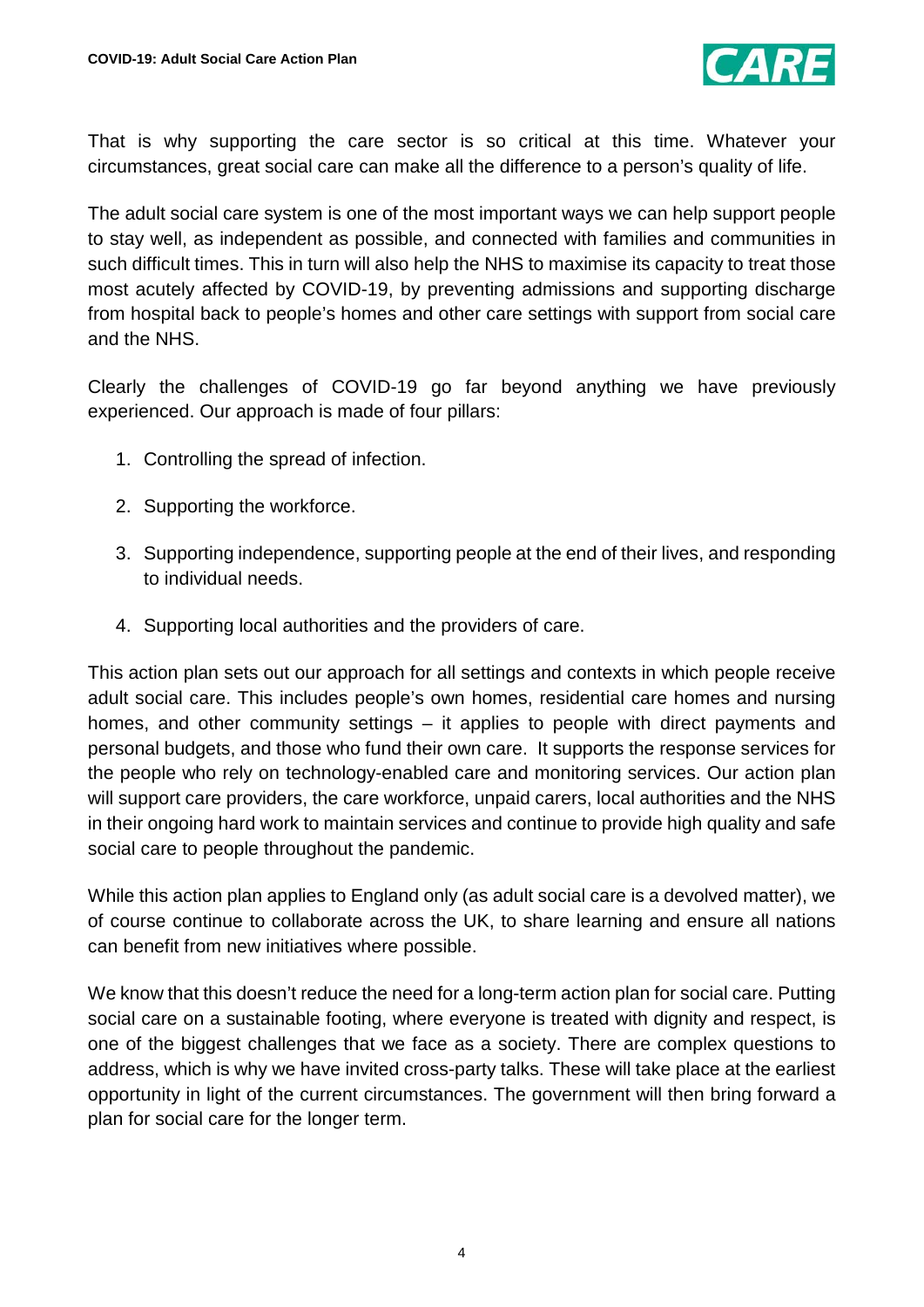

# <span id="page-4-0"></span>**1. Controlling the spread of infection in care settings**

- 1.1 Adult social care works to deliver high quality care centred around the person to promote independence and wellbeing. Like the NHS, the social care system is facing an unprecedented challenge from COVID-19 and the Government is committed to doing what it can to support this vital sector. It is delivered through around  $25,000<sup>1</sup>$  $25,000<sup>1</sup>$  $25,000<sup>1</sup>$  independent providers of care, as well as care staff employed directly such as personal assistants, many commissioned by local authorities and Clinical Commissioning Groups (CCGs), and many through people contributing to their own care.
- 1.2 This chapter sets out the actions the Government is taking to help minimise the spread of infection within all care settings.
- 1.3 For most people, COVID-19 is a mild illness from which they will fully recover. But we know that there are certain cohorts of people who are more likely to be seriously impacted by COVID-19 disease. Age is a significant factor, with older people at risk of serious COVID-19 disease. Other groups of people (e.g. some people with learning disabilities) may have conditions (such as respiratory diseases) that tend to be associated with a higher risk. Whilst our approach is to secure social care for everyone using services, we need to be particularly mindful of those who may be most severely impacted.

### <span id="page-4-1"></span>**Support and advice on how to keep care settings safe**

- 1.4 The Government, working with the sector and public health experts, has published a range of guidance to help care providers reduce the spread of infection (see Annex A).
- 1.5 The guidance sets out advice for those affected on how to minimise the risks of transmission through good infection control practices, and sets out some of the steps that local authorities and the NHS should take to support care providers through the pandemic. This has all been supported by £1.6 billion of additional funding announced in March 2020 to support local government which can meet some of the rising costs providers are facing and additional pressures on social care; as well as a further £1.3 billion for the NHS and local authorities to work together to fund the additional needs of people leaving hospital during the pandemic.<sup>[2](#page-4-3)</sup>

 $\overline{a}$ 

<span id="page-4-2"></span><sup>1</sup> CQC State of Care 2018/19:<https://www.cqc.org.uk/publications/major-report/state-care>

<span id="page-4-3"></span><sup>&</sup>lt;sup>2</sup> The devolved administrations are receiving a share of the Covid-19 response fund through the Barnett formula so they can support public services in Scotland, Wales and Northern Ireland. The £2.9bn therefore implies £280m for the Scottish Government, £170m for the Welsh Government and £95m for the Northern Ireland Executive.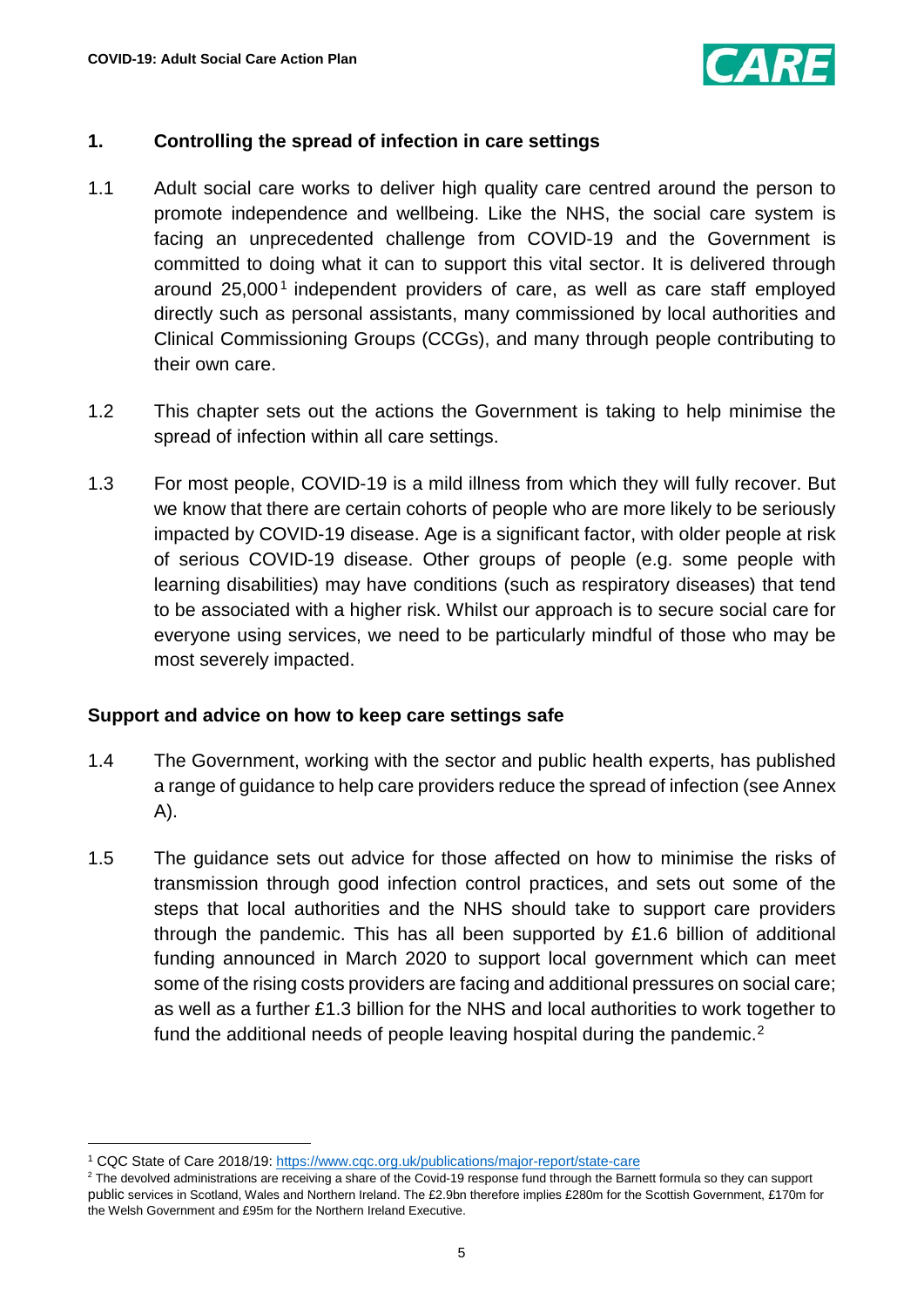

# <span id="page-5-0"></span>**Provision and use of Personal Protective Equipment**

- 1.6 Personal Protective Equipment (PPE), such as gloves and aprons, has only historically been needed in some settings in adult social care, such as for certain care activities provided in individuals' homes and care homes. For others, it has generally not been required. Care providers that need it have normally made their own arrangements to buy PPE through the market. And very few, if any, care providers have historically needed facemasks. However, as a result of COVID-19 the latest PPE guidance recommends facemasks for the adult social care sector in certain circumstances.
- 1.7 Global demand for this equipment is at unprecedented levels and several countries have placed export bans on the sale of PPE, making it extremely hard for many care providers to access PPE through their normal routes.
- 1.8 To address this, the Government has stepped in to support the supply and distribution to the care sector for the first time. The Government has focused on ensuring there is an emergency supply in place, whilst building a longer-term solution for distribution to the sector. Our normal supply chain for PPE was designed to accommodate delivering to 226 NHS Trusts. As of  $w/c$  6<sup>th</sup> April 2020, we are now providing essential PPE supplies to 58,000 different providers including care homes, hospices, residential rehabs and community care organisations. This is an unprecedented shift in scale.
- 1.9 On Friday 10<sup>th</sup> April 2020, the Government set out its [PPE plan,](https://www.gov.uk/government/publications/coronavirus-covid-19-personal-protective-equipment-ppe-plan) including for the social care sector. The Government's PPE quidance includes quidance for usage in the social care sector. Public Health England (PHE) is working to provide further case studies of how this works in practice by 16<sup>th</sup> April, explaining for example how the term "sessional use" should be interpreted in a care home or home care environment.
- 1.10 The care sector has asked for there to be consistent messaging across the NHS and care sectors about PPE so that everyone is clear about when to use PPE, and when it is not necessary. The care sector has also called for more support with training (especially facemasks) as whilst many parts of the sector work regularly with infection control, these are new requirements. Some parts of the sector, particularly smaller scale settings are not used to managing infectious disease and may not be familiar with infection control procedures.
- 1.11 To support this PHE will work with the care sector representative bodies to produce some specialised training videos for donning (putting on) and doffing (taking off) of standard PPE by the  $17<sup>th</sup>$  April 2020 and will offer tailored insights into how the PPE guidance applies in care settings. We will keep under review what other forms of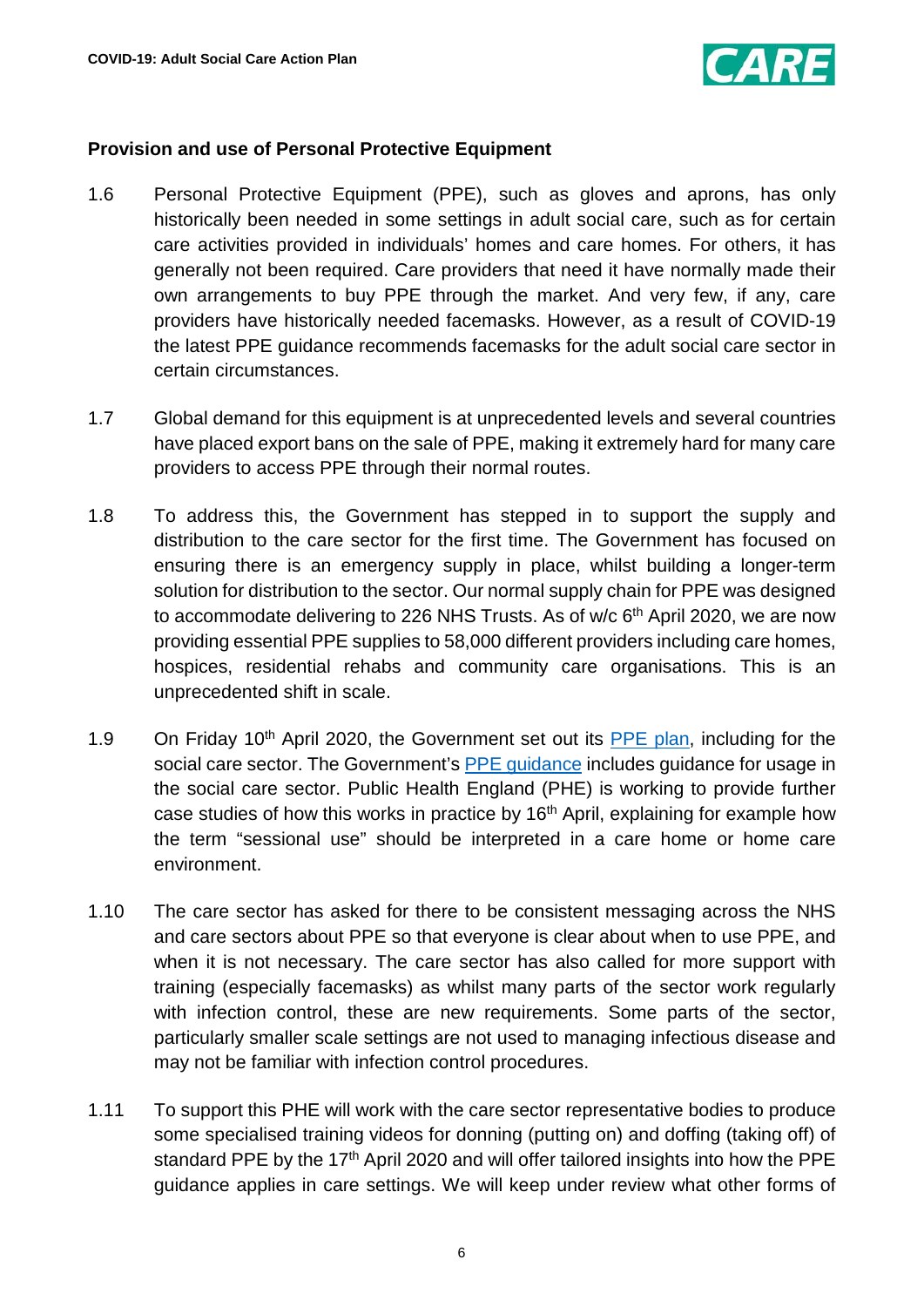

training and support may be required locally to ensure safety and respond to the needs of staff working in the sector.

## **Distribution**

- 1.12 Care providers are reporting difficulties in accessing PPE stock from their normal suppliers. We are working around the clock to fix this.
- 1.13 As an initial step, social care providers across England received an emergency drop of **7 million** PPE items, so that every Care Quality Commission (CQC) registered care provider received at least 300 face masks to meet immediate needs.
- 1.14 To support the existing supplier network, we have released **23 million** items of PPE to designated wholesalers for onward sale to social care providers. We have made arrangements with seven wholesalers: Careshop, Blueleaf, Delivernet, Countrywide Healthcare, Nexon Group, Wightman and Parrish and Gompels; to provide supplies to care providers registered with the CQC.
- 1.15 Local Resilience Forums (LRFs) play an important role in managing the local response to the pandemic. Starting in the week beginning  $6<sup>th</sup>$  April 2020, we have authorised the release of a further **34 million** items of PPE across 38 LRFs, including **8 million** aprons, **4 million** masks and **20 million** pairs of gloves. These stocks are intended primarily for social care and primary care health services; most of them are being distributed through local authorities.
- 1.16 **We will continue to make drops of PPE for distribution by the LRFs to meet priority needs for the time being. Further deliveries will be made this week starting with the LRFs identified as being in the highest need of resupply, followed by additional LRF drops as they communicate ongoing need within their local areas.** We will keep in close touch with local partners as LRFs undertake this new role, to enable the best possible planning and distribution of stock locally; and we will work jointly to improve the flow of information, to target stock where it is most needed.
- 1.17 We have mobilised a National Supply Disruption Response (NSDR) system to respond to emergency PPE requests, including for the social care sector, including:
	- A 24/7 helpline for providers who have an urgent requirement (e.g. require stock in less than 72 hours), which providers have been unable to secure through business as usual channels.
	- An express freight desk solution to pick, pack and deliver an allocation of PPE to the provider once the case has been approved.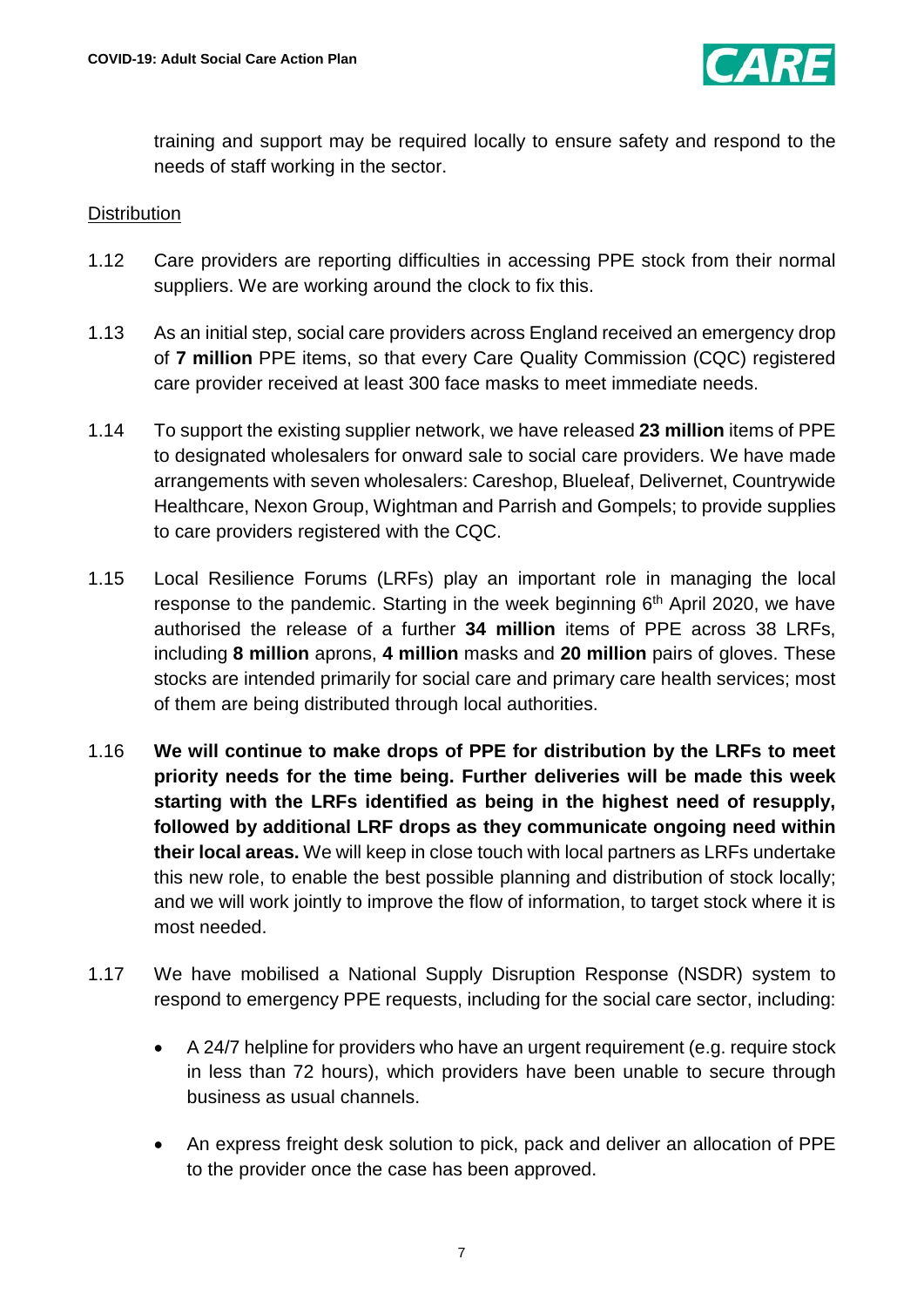

- 1.18 The longest wait time for a call handler on the NSDR hotline has been less than 10 minutes, with over 90% of calls answered within 1 minute. All care providers that can show an immediate urgent need for PPE and have not been able to access this through the wholesalers, or their LRF, should be able to receive an emergency pack of PPE through this route.
- 1.19 To support these efforts and scale up the logistic capacity of the supply chain overall DHSC, NHSE&I, NHS Supply Chain, Clipper Logistics and the Armed Forces have worked together to develop a Parallel Supply Chain (PSC) to support the normal supply chain. The PSC already supplies PPE equipment to hospitals, and the LRFs. This is supporting improved speed and reliability of delivery, whilst relieving pressure on the established supply chain.
- 1.20 We are developing this parallel supply chain to take orders directly from health and social care providers and dispatch directly to them. We are working with ecommerce experts to launch a new web-based system for procuring PPE which will be managed in line with the published guidance from Public Health England, integrated with NHS Supply Chain's central PPE logistic operations and shipped directly to providers via Royal Mail.
- 1.21 We are working this week with a range of social care providers to pilot the PSC to ensure this system can work well for the social care sector, ahead of rolling this out over the coming weeks.
- 1.22 In addition, we are working around the clock to ensure we are buying and making more PPE to see us through this pandemic. We have set up a new unit to identify and buy PPE supplies from across the globe as well as encouraging UK manufacturers to produce PPE in a national call to action.

# <span id="page-7-0"></span>**Managing outbreaks**

- 1.23 In the event of a suspected outbreak of COVID-19 in a care home, the first step is for the care manager to refer to the local Health Protection Team (HPT) in line with outbreak control plans that are in place for all infectious diseases.
- 1.24 Appropriate public health action will be agreed specifically in response to COVID-19. This will include isolating cases, determining the best approach to isolating residents, reinforcing infection control practices and reviewing the plan if the situation escalates. An appropriate response to PPE, staffing, and controlling visitors will also be agreed. The authorities may need to consider an option that does more to isolate vulnerable individuals who might be at risk of becoming infected and move people to different locations. There are risks on both sides. Many people in care homes are frail, and the move itself is likely to reduce quality of life and in some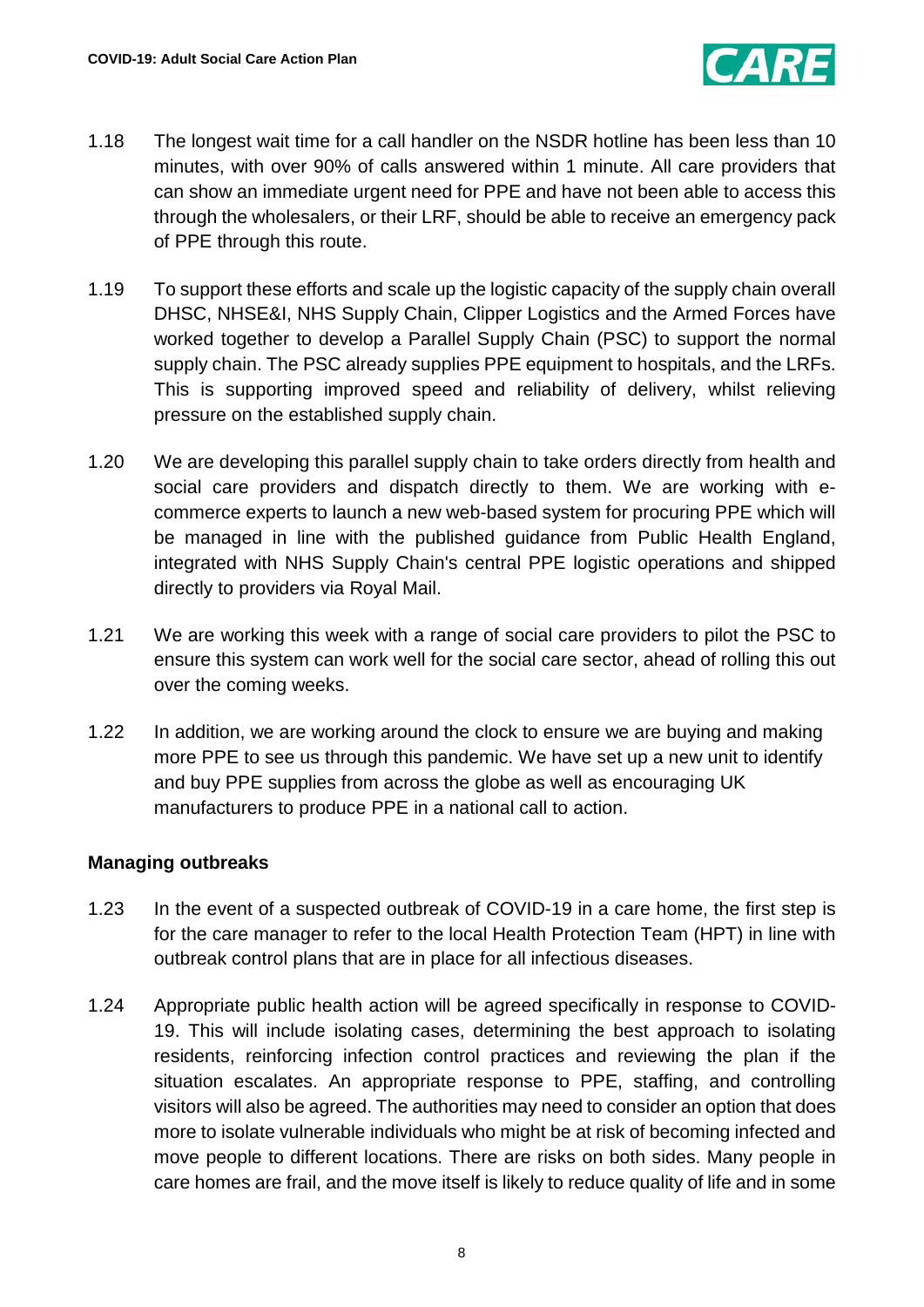

cases lead to death. It may still be necessary though to make that option available in case it becomes clinically and socially required.

- 1.25 All care providers can and should look to their local authority and local health services for support. This is true whether the care provider has a contract with the local authority or not.
- 1.26 Local authorities need to have a clear picture of all alternative local provision that could be used in the case of an outbreak. Where local authorities are unable to meet the emergency needs of a care provider, they should report into their Strategic Coordination Group of the Local Resilience Forum for additional support.
- 1.27 At present, testing is done on the first five symptomatic residents in a care home setting with an outbreak. **We can now confirm that we will move to all symptomatic residents in care homes being tested.**

# <span id="page-8-0"></span>**Safe discharge from the NHS to social care settings**

- 1.28 The UK Government with the NHS set out its plans on the 17<sup>th</sup> March 2020 to free up NHS capacity via rapid discharge into the community and reducing planned care.
- 1.29 Many of the individuals who will be discharged from hospital in the days and weeks ahead will be recuperating from COVID-19, some of whom will require ongoing nursing or social care. Timely discharge is important for individuals so they can recuperate in a setting appropriate for rehabilitation and recovery – and the NHS also needs to discharge people in order to maintain capacity for acutely ill patients. Any patient who does not need an NHS bed will continue to be discharged in line with the current Discharge Requirements with continued due regard to their safety and the safety of those with whom they will have contact after discharge.
- 1.30 We are mindful that some care providers are concerned about being able to effectively isolate COVID-positive residents, and we are determined to make sure discharges into nursing or social care do not put residents currently in those settings at risk. **We can now confirm we will move to institute a policy of testing all residents prior to admission to care homes. This will begin with all those being discharged from hospital** and the NHS will have a responsibility for testing these specific patients, in advance of timely discharge. Where a test result is still awaited, the patient will be discharged and pending the result, isolated in the same way as a COVID-positive patient will be (paragraph 1.32).
- 1.31 We expect that a period of specialist NHS rehabilitation and recovery will be needed for many individuals who have suffered from COVID-19, especially older people. Thanks to the successful discharge policy to date and the new Nightingale Hospitals, the NHS expects to have sufficient capacity to provide this ongoing NHS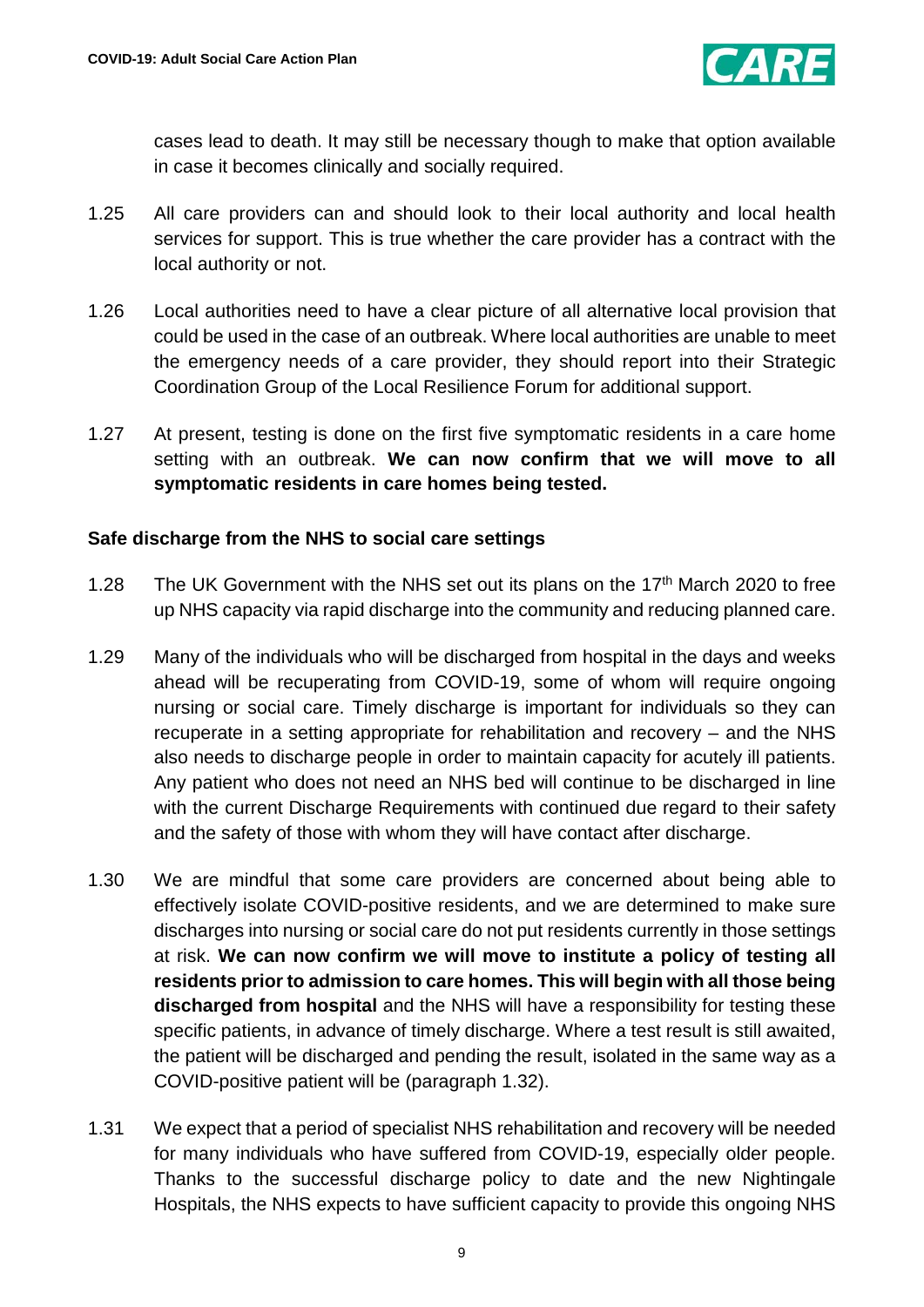

care in NHS facilities for those who require it. Given the total NHS length of stay for these individuals, most will be able to transfer directly to the appropriate social care setting with 'COVID-free' status.

- 1.32 **A small number of people may be discharged from the NHS within the 14-day period from the onset of COVID-19 symptoms** needing ongoing social care. They will have been COVID-19 tested and have confirmed COVID-positive status. Some care providers will be able to accommodate these individuals through effective isolation strategies or cohorting policies. If appropriate isolation/cohorted care is not available with a local care provider, the individual's local authority will be asked to secure alternative appropriate accommodation and care for the remainder of the required isolation period. The Government has made £1.3 billion available to support enhanced discharge from the NHS, and this funding can be drawn on for this alternative provision. We expect local authorities to work together with the NHS to put this approach into practice, in accordance with the NHS Discharge Requirements.
- 1.33 **For people discharged asymptomatic into a care home** these individuals will have been tested prior to admission (as per paragraph 1.30). Where these tests are negative, we still recommend isolation for 14 days. This will normally be in a care home that is able to meet that requirement, or it could be under alternative local authority made arrangements assisted by appropriate NHS primary and communitybased care. The NHS Discharge Requirements will continue to apply.
- 1.34 **For individuals coming from the community** as set out in paragraph 1.30, we will move to these residents being tested prior to admission. The majority will have come from isolation in their own homes given social distancing and shielding policies. After discussion with the new resident and family, the care home may wish to isolate the new resident for a 14-day period following admission.
- 1.35 Any individual being taken on by a domiciliary care or a supported living care provider should continue to be cared for as possibly COVID-positive until the 14 day period has passed, within their home, following the relevant guidance for Personal Protective Equipment.
- 1.36 It is important that we keep people who need care services and the people who care for them as safe as possible. These measures, along with our PPE strategy, will minimise the spread of the COVID-19 virus in social care, whilst also ensuring safe and timely discharge from NHS beds. We will keep this policy under continuous review during the COVID-19 pandemic.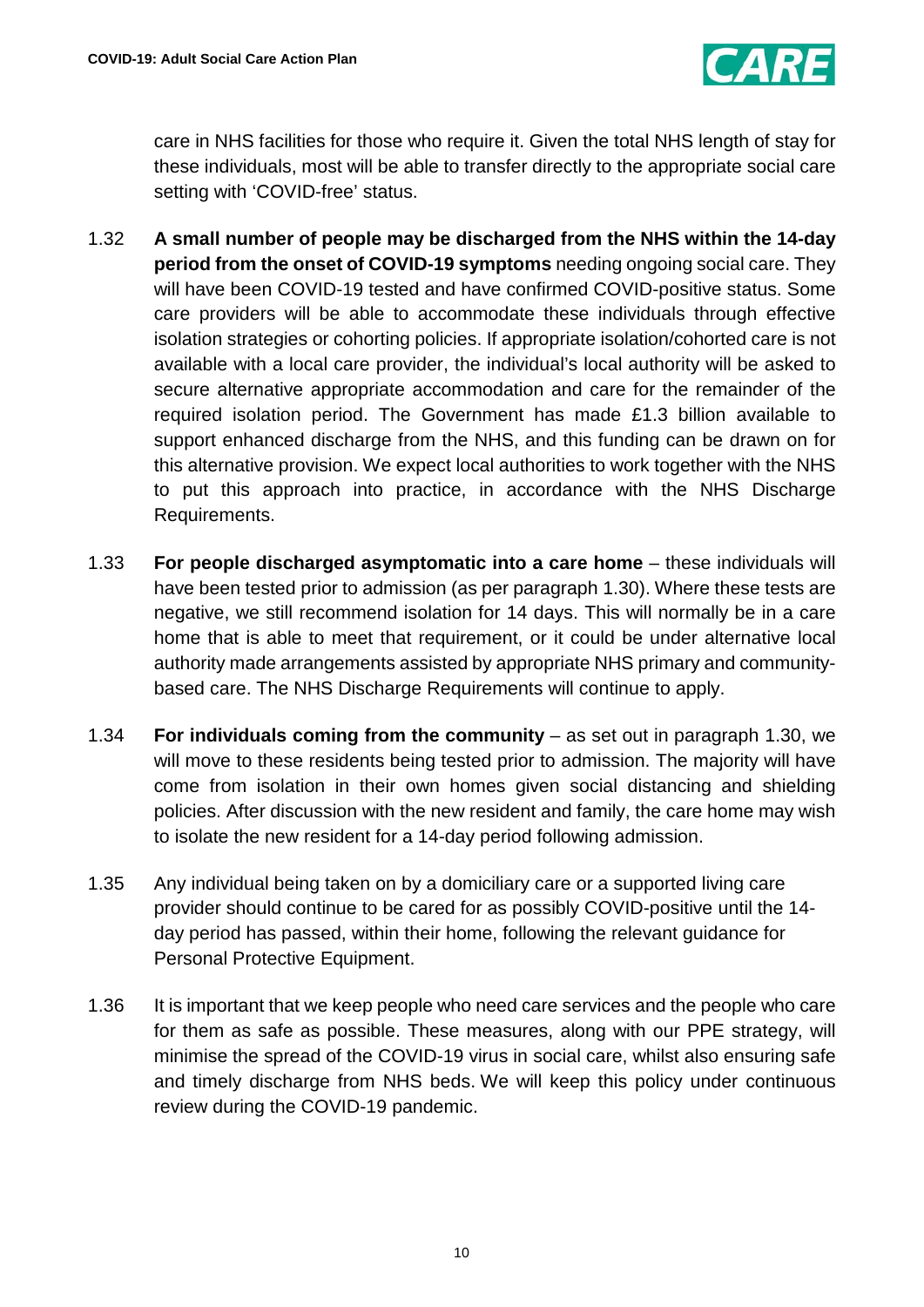

# <span id="page-10-0"></span>**Case studies**

# **Provider Hubs**

*Hertfordshire County Council has rapidly set up a 'provider hub' to support its near 800 social care providers. The Hub is jointly run by Hertfordshire County Council and Hertfordshire Care Providers Association to provide professional advice and support to all care organisations working in the frontline in the fight against COVID-19. The helpline is staffed 7 days a week and provides information on government guidance, PPE, food supplies, staff issues and links back to the commissioning teams for support and to access the financial support packets made available by the council.* 

*The Hub is also the central point for collecting and providing key information and data for the adult social care board. Ensuring good oversight on how care providers are coping, operational issues that the council and care provider association can respond to as well as details around confirmed cases, outbreaks and deaths to allow for targeted and speedy responses alongside public health partners.* 

*The Hub also supports the many direct payment holders who can contact directly to get advice about their direct payments and the flexibility the council can support them with. In addition, the Hub will support with the same issues as it does for providers including PPE.*

*The Hub works closely with local health systems ensuring good communication and joint responses to support providers within the county. There is also an agreed approach to mutual aid and support that the hub oversees and helps to facilitate.*

### **System approach to tackling COVID-19 in the care sector**

*Nottinghamshire County Council have worked rapidly to put in place a range of policies and support measures to support the Care Sector across Nottinghamshire. This includes working together to ensure a shared view of service capacity and pressures, and enabling urgent deliveries of PPE. Contact was made at an early stage to support people who receive a Direct Payment and those who work as a Personal Assistant have in place emergency plans and can access PPE.* 

*Steps have been taken to build social care staff capacity with the principle that this capacity can be redeployed across the system. This has included: creating an internal homecare and residential service, including an isolation unit for people with COVID-19; training staff new or returning to care with a package of training which covers infection control, an introduction to social care, moving and handling, and safeguarding; recruiting temporary staff; and, working to put in place an MOU with the health system to extend joint working.*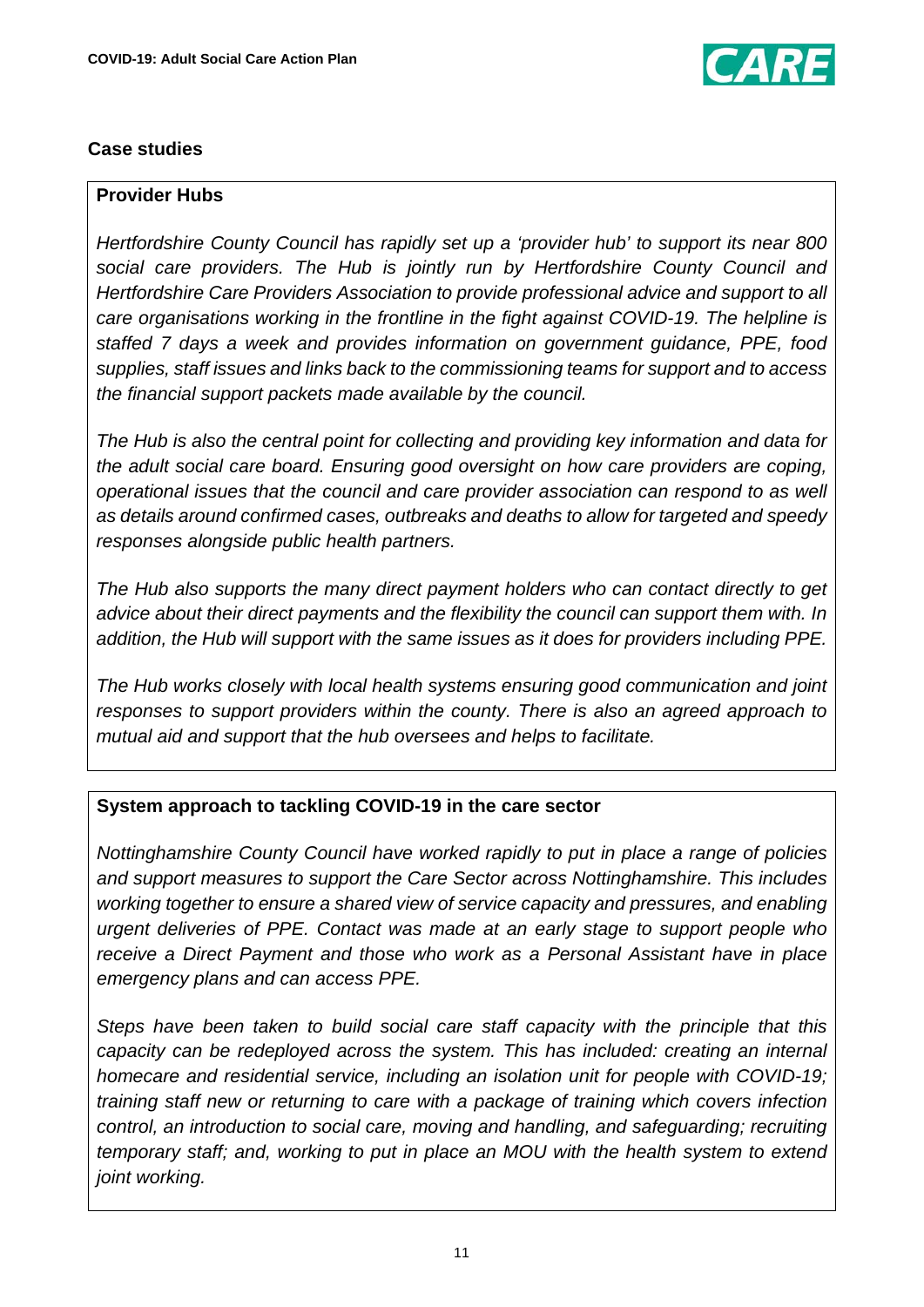

### **Working together on infection control and joint support**

*As part of a wider joint approach, West London Alliance local authorities and North West London Health have established a joint response to care homes to support the significantly increased need for infection control advice and expertise to protect residents and staff.*

*Local authority commissioners are the key interface with all care homes in NWL, liaising with them daily to understand their situation and their individual needs. Commissioners are providing support where they can, providing staff and PPE, and co-ordinating additional support.*

*Local authority public health colleagues are providing telephone support on PPE guidance, infection control and other issues, but where more support is needed NWL Health have launched a team (led by the Chief Nurse and Director of Quality) to go into homes and provide face to face support. The first two homes benefitted from this face to face support before the Easter weekend and the service is now ramping up.*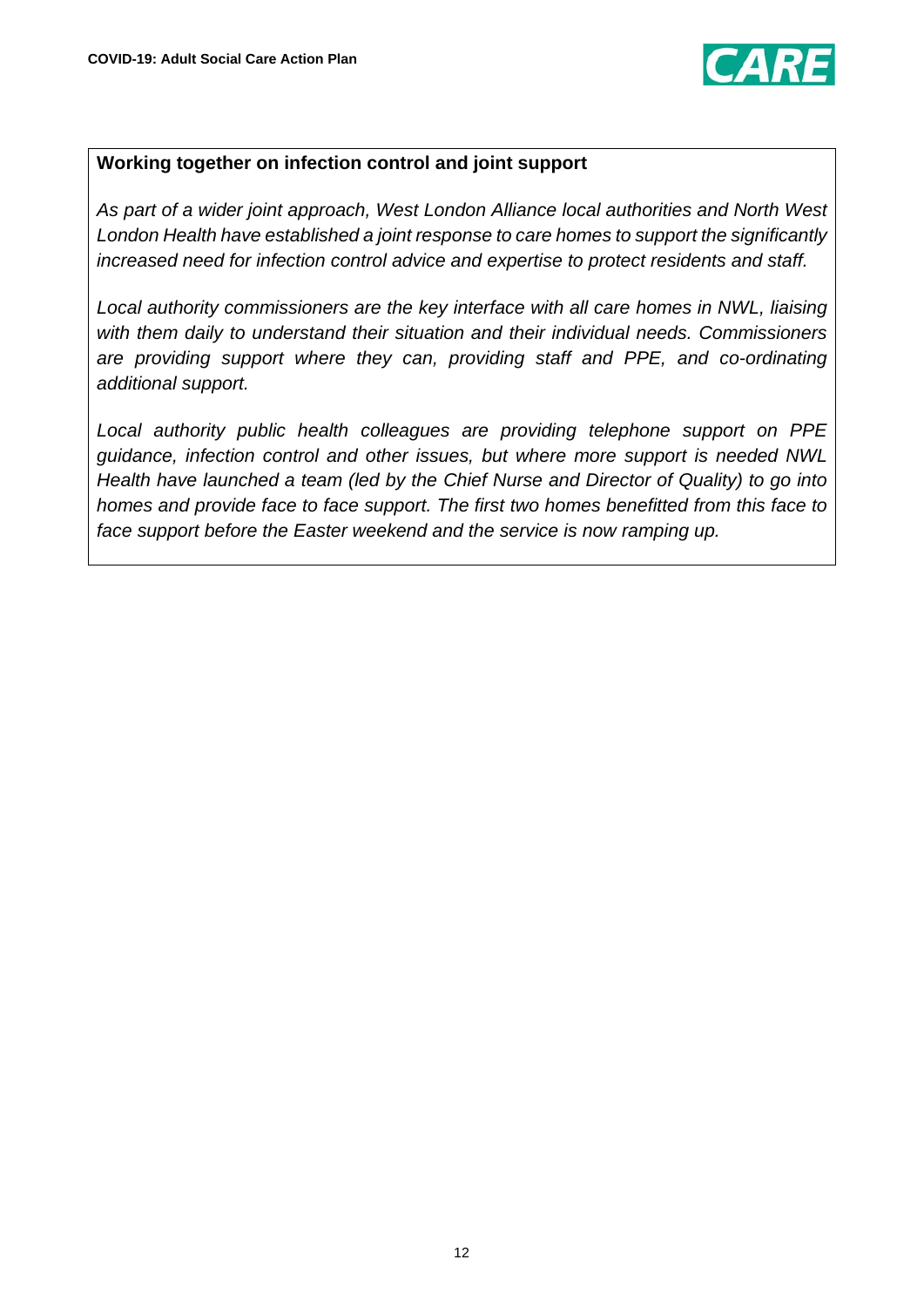

# <span id="page-12-0"></span>**2. Supporting the workforce**

- 2.1 In normal times, approximately 1.5 million staff employed in adult social care in England work hard so the people they help can live healthier and more independent lives. From communicating with people with dementia and severe learning disabilities, supporting people to eat and bathe with dignity, to empowering people into work and participation in community life, working in social care requires both skill and commitment to values of caring for others. These contributions often go unrecognised and are undervalued in our society.
- 2.2 These are anything but normal times. Our social care workforce is right on the front line of the effort against COVID-19 in just the same way as our NHS staff, and for that we thank them. We are determined to do everything we can to ensure they are safe, supported and truly valued.
- 2.3 We know that they are committed to making sure that the people they support are safe and they, like the rest of us, are doing all they can to stop the spread of the virus. The circumstances in which they are doing this are incredibly challenging. Many of the people the social care workforce support and care for will be in groups that are at higher risk from COVID-19; we know that they will feel concerned and worried for them as well as for their own families, some of whom will be particularly vulnerable too. At the same time, the workforce will be grappling with the challenges of the pandemic in their lives outside work, particularly as many also have personal caring responsibilities.
- 2.4 While for most of us the message is simple stay at home, save lives those who provide social care continue to go to work for the good of others. COVID-19 makes the environment in which they operate more difficult. Some staff will be unwell, some will be self-isolating with others in their household, leading to gaps in normal staffing. High levels of staff absence will stretch further an already stretched workforce, with colleagues picking up extra shifts to ensure nobody falls through the cracks. We have never relied on our social care workforce more than now. Every day of their working lives, they are making a difference.
- 2.5 It is therefore vital that we do all we can to the support those working in social care, along with taking steps to increase the workforce through the recruitment of returners and appropriately skilled new care workers.
- 2.6 We also recognise the crucial role unpaid carers play, especially during this difficult period. They make an invaluable difference to the lives of the people they support and are an integral part of our health and social care system. We have set out further information about support for unpaid carers in Chapter 3.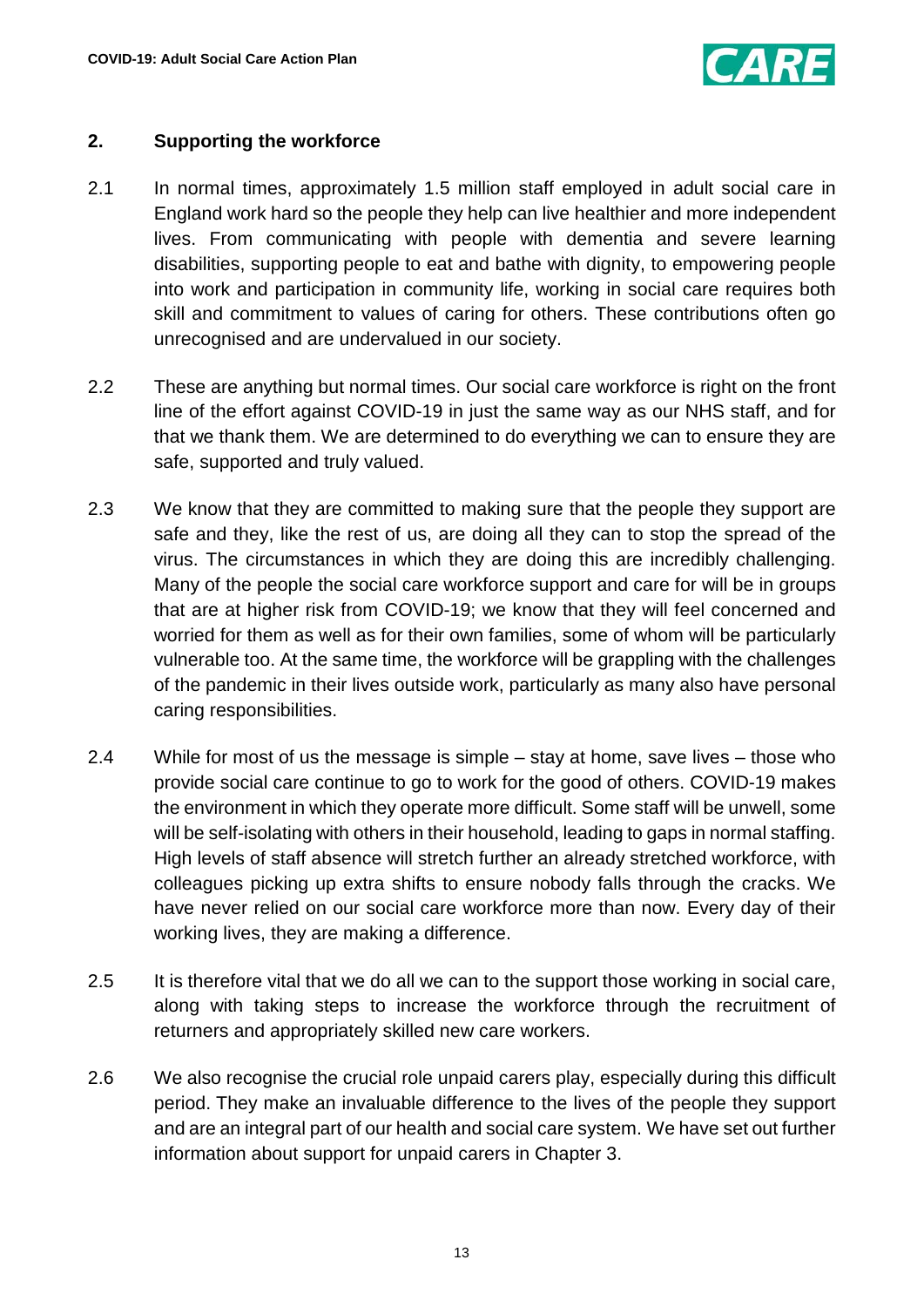

# <span id="page-13-0"></span>**Ensuring we have the staff that we need**

#### Ramping up testing of care workers

- 2.7 The 1.5 million strong social care workforce is incredibly resilient and committed. However, like everyone else, they must follow the guidance to stay home and selfisolate if they or members of their family have symptoms of COVID-19, or if they are in the shielded group. The extent of workforce absences because of self-isolation varies across the country, but we know that in some places, providers are coping with significant staff absence rates. This is making delivering care more challenging and adding to the pressure faced by those who are still able to work and the families and informal carers of those requiring support.
- 2.8 In order to support those working in the sector to return to work as soon as it is safe to do so, we will enable the testing of social care workers and those in their household who have symptoms consistent with COVID-19. Those who are COVIDpositive must continue to self-isolate but will know that they have had the disease when they return to work. **We are rolling out testing of social care workers across the country with over 3,000 workers now having been referred to local testing centres. There is now capacity available for every social care worker who needs a test to have one, just as there is for NHS staff and their families**.
- 2.9 The Care Quality Commission (CQC) is leading coordination of testing. They have already offered testing to around 11,000 care facilities and are contacting all registered care providers in the coming days. Employers are being asked to identify staff members and families of staff members eligible for testing in line with PHE guidance and refer them to their local testing centre. CQC is working with local decision makers, including the Association of Directors of Adult Social Services (ADASS) and Local Resilience Forums, alongside national bodies, such as PHE to ensure we prioritise access to testing based on local need. This will help give workers, their families and those that they care for peace of mind and help providers who are struggling with staff absences.

### Making the most of our workforce

- 2.10 It is essential that social care staff continue to work through this crisis. That is why they have been designated as key workers, meaning the children of those working in social care can continue to attend school where there is no safe option for them to stay at home.
- 2.11 We know that many social care providers are working together, and with local health services, to support each other where there are workforce shortages. We will shortly publish guidance about the redeployment of staff to facilitate this mutual aid.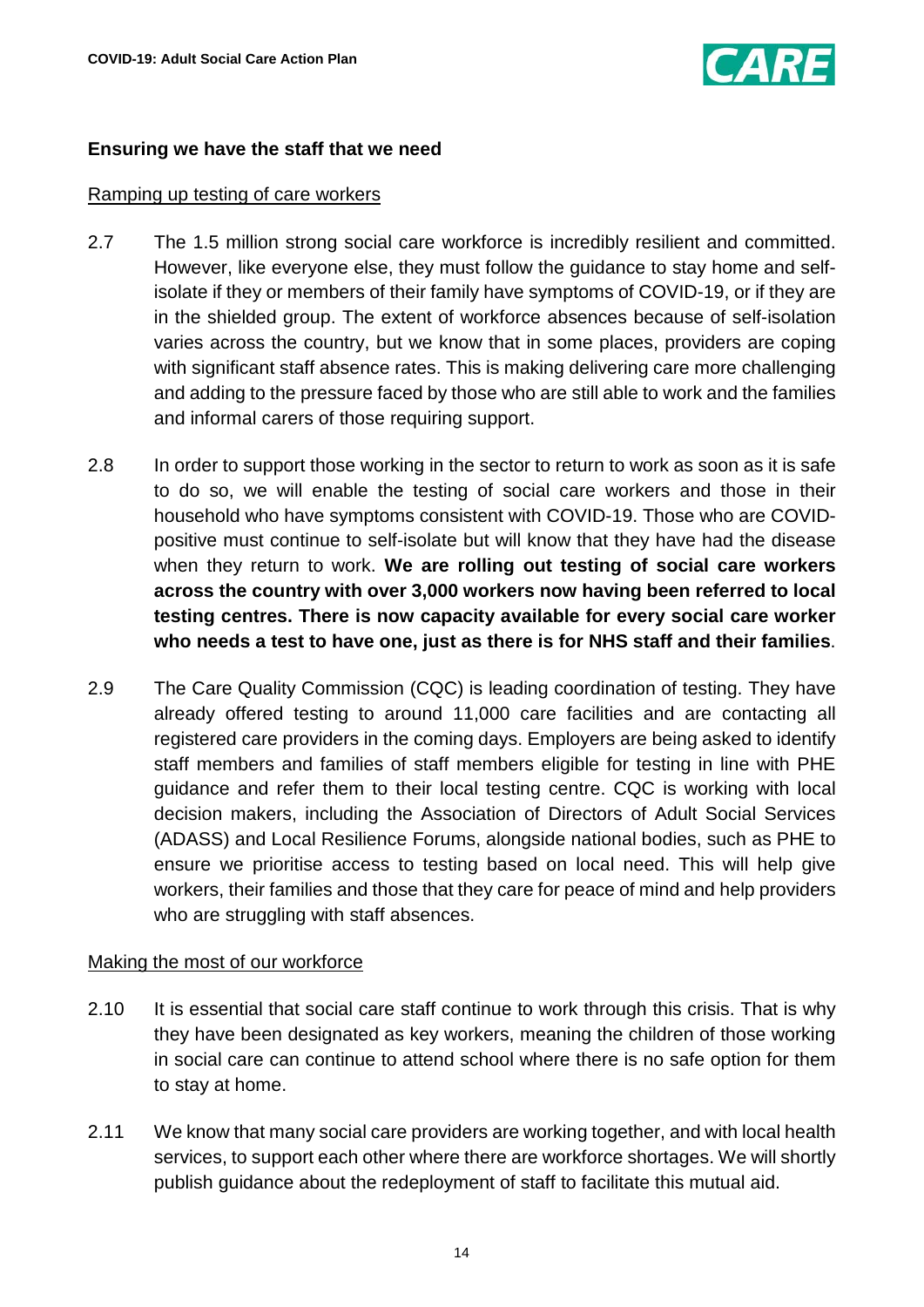

# Growing our workforce

- 2.12 We need more people to work in social care. This is not only a short-term ambition to help steer us through the pandemic – it is also a long-term ambition to meet the needs of our society in the future. Right now, we need more people working in social care to cover for those who are not in work, and to relieve the pressure on those that are. **Our ambition is to attract 20,000 people into social care over the next three months.**
- 2.13 In order to attract people to the sector we will shortly launch a new national recruitment campaign to run across broadcast, digital, and social media. The campaign will highlight the vital role that the social care workforce is playing right now, during this pandemic, along with the longer-term opportunity of working in care.
- 2.14 The campaign will target returners to the sector, as well as new starters who may have been made redundant from other sectors, and those able to take up short-term work. It will direct people to our national campaign website which links to advertised social care jobs on [https://findajob.dwp.gov.uk/.](https://findajob.dwp.gov.uk/)
- 2.15 We are developing a new online platform which will give people who want to work in social care access to online training and the opportunity to be considered for multiple job opportunities via a matching facility. This will streamline the recruitment process for candidates and employers. The Care Quality Commission (CQC) is involved in the platform's development so that providers can be assured that this platform will help them recruit staff in line with CQC's requirements.
- 2.16 We know that many people from other sectors and industries are no longer able to work and have been furloughed by their employers. Individuals across the UK can undertake paid employment in social care while furloughed from other sectors. Many of these people could be an asset to the social care sector and make a real difference in their local communities now.
- 2.17 To support swifter recruitment into social care the Home Office and the Disclosure and Barring Service (DBS) have put temporary arrangements in place, to provide DBS checks and fast-track emergency checks of the Adults' and Children's Barred Lists free-of-charge.
- 2.18 **We have also worked with Skills for Care to make it easier for employers to access rapid online induction training for new staff**. This includes key elements of the Care Certificate and is available free of charge.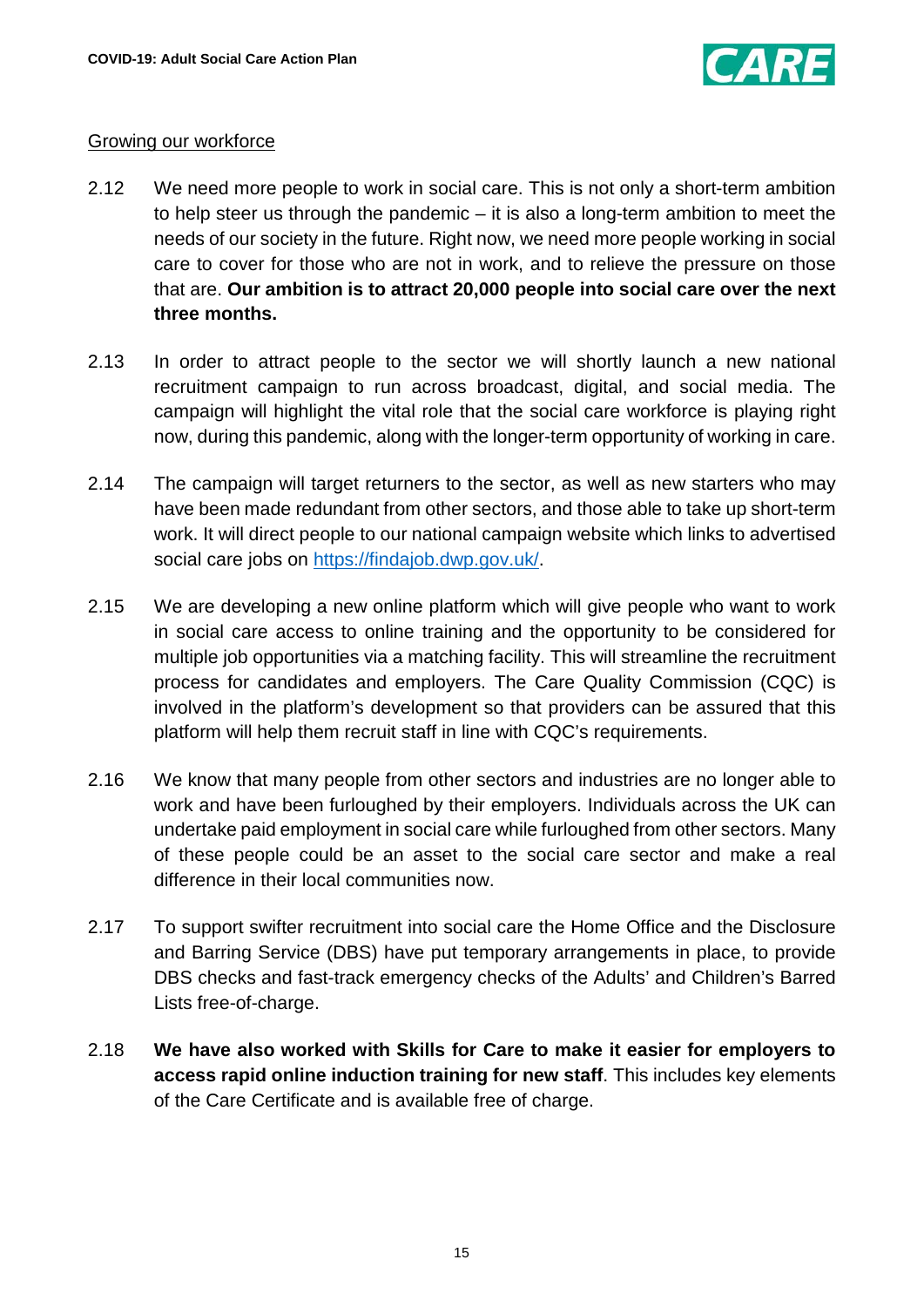

#### Returning professionals coming to work in social care

- 2.19 While regulated professionals make up only a small proportion of the social care workforce, social workers, nurses and occupational therapists are essential to ensuring that high quality care can continue to be delivered.
- 2.20 Social workers support millions of people and their families every day to live the best lives possible, ensure their human rights and enable independence. Social work has a key role in supporting communities at times of challenge, incidents and disasters. Social workers are more important than ever as our society faces unprecedented upheaval. Social workers will play a vital role in helping individuals and communities through and beyond the coronavirus outbreak. Due to these exceptional circumstances, Social Work England has invited previously registered social workers in England who have left the register since the 18<sup>th</sup> March 2018 to return to practice should they wish to do so. This aims to support 8,000 social workers to return to the register. **Temporary registration for social workers will operate on an opt-out basis and they will be able to practise again if their name is published on the list of temporarily registered social workers.**
- 2.21 Occupational therapists are a core professional group that work within social care. To ensure occupational therapists are available to help deliver our social care response the Health & Care Professionals Council (HCPC) has been contacting occupational therapists who have left the profession in the last three years to advise of the **opportunity to temporarily register again and join health and social care in light of the current pandemic**.
- 2.22 Nurses also play a critical role in social care. We have seen an incredible response to the NHS call for nurses who have recently left the nursing register to return to practice, and for nursing students in their final year to undertake extended and remunerated final placements. **Nurses and student nurses are being deployed by the regional hubs where they are needed most, irrespective of setting or organisational boundaries. As part of this approach, nurses will be deployed to support social care.**

#### Volunteers

2.23 We have been overwhelmed by the warm-hearted response of the British public to the call to volunteer to support others in their communities. In the early days of the pandemic many of us will have received notes through our doors from neighbours, previously strangers, offering help or support if we needed it. 750,000 people then signed up to be NHS Volunteer [Responders,](https://www.england.nhs.uk/participation/get-involved/volunteering/nhs-volunteer-responders/) with similar schemes in [Scotland,](http://www.readyscotland.org/) [Wales](https://volunteering-wales.net/vk/volunteers/index-covid.htm) and [Northern Ireland](http://www.volunteernow.co.uk/) also receiving an incredible response. We are working to enable these volunteers to carry out appropriate tasks in social care. Social care providers are able to refer vulnerable individuals to the NHS Volunteer Responders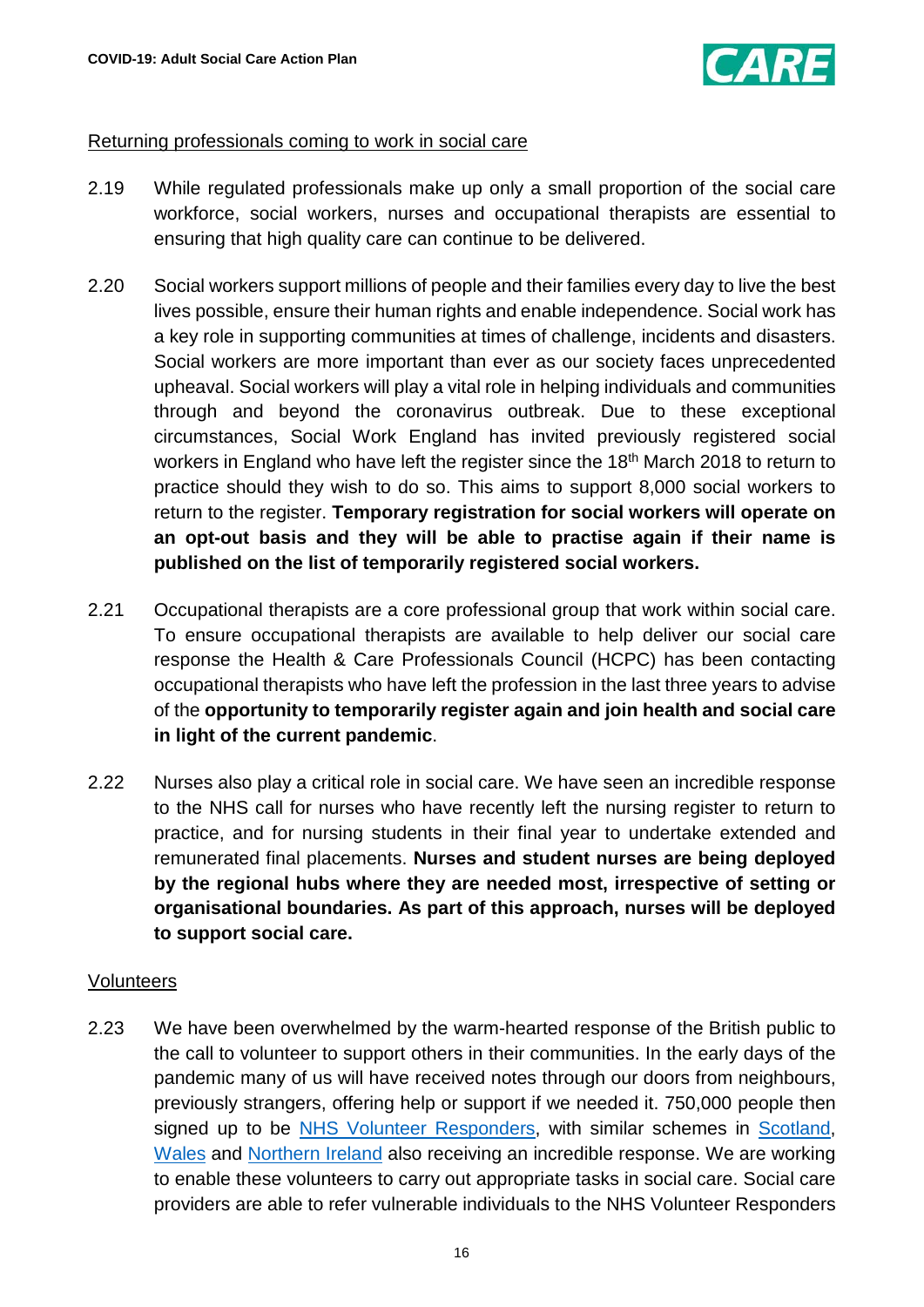

programme for a check in and chat, to prevent against loneliness, or to help with fetching shopping and prescriptions. They can also support with providers with moving supplies or equipment between services.

2.24 Some individuals will have more time to volunteer and can take on more than oneoff tasks for care providers. While in most instances this will not involve providing direct care, this could involve activities such as housekeeping, food preparation, wellbeing activities, and telephone befriending and care, depending on previous experience. Employers will assess individuals' experience and skill level when assigning tasks. Family members may also wish to volunteer to help look after relatives in the care sector and we would expect care providers to help facilitate this. We will shortly publish more detailed guidance about the use of volunteers in social care.

# <span id="page-16-0"></span>**Security and wellbeing**

### **Security**

- 2.25 We want to do all we can to ensure that those working in social care have the security necessary so that the only factor in their decision to work, isolate or shield themselves, is that same public health advice given to everybody in order to keep individuals, families and the wider public safe.
- 2.26 In March 2020, as an immediate step, we provided local authorities with £1.6 billion of additional funding which could be used to pay for the additional costs that we knew that the sector would face as it responded to the pandemic. **This includes the cost of backfilling shifts while as far as possible maintaining income for those that are unable to work as a result of the public health advice and wider social distancing measures.** This aims to ensure that staff who are generally able to work, but are unable to do so for short periods of time because they are unwell or self-isolating, do not lose out financially because they are doing the right thing.
- 2.27 This is on top of measures that allowed the payment of Statutory Sick Pay from the first day of sickness or isolation and increased Universal Credit and Working Tax Credit by £20 a week for one year from the  $6<sup>th</sup>$  April 2020, meaning claimants will be up to £1040 better off.
- 2.28 Where social care workers are unable to work for a long period of time, because they are in a high-risk group, or because they are shielding during the outbreak, employers can furlough these workers, to ensure that they continue to receive 80% of their normal income.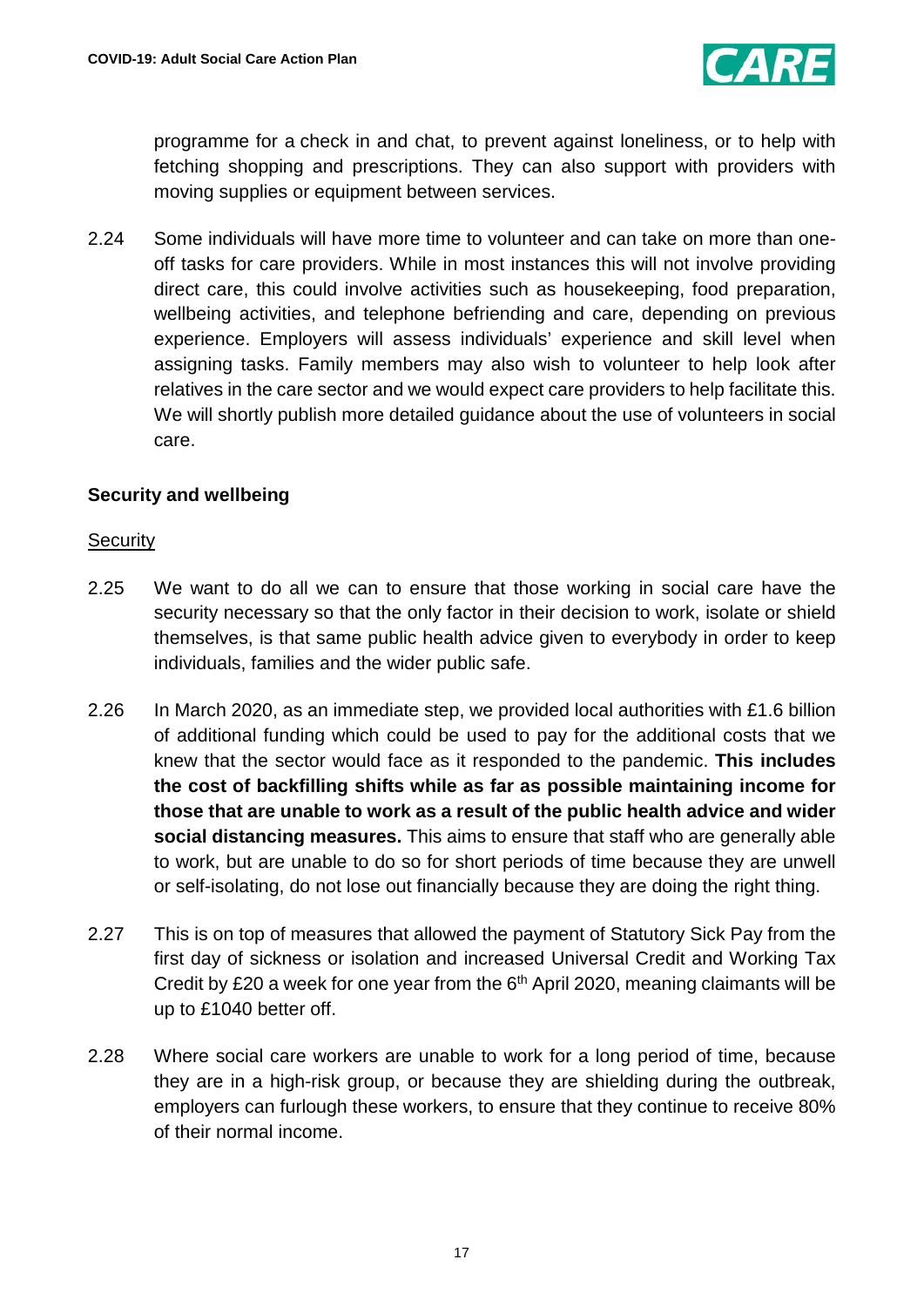

- 2.29 We know that approximately a quarter of the adult social care workforce are on zero-hours contracts<sup>[3](#page-17-0)</sup>, meaning they can often have less security, and therefore may be more vulnerable at this time. Zero-hour and flexible contracts can cover a whole range of working arrangements, and the measures above – maintaining income as far as possible, and furloughing workers unable to work – can help protect this group too in many cases, and the changes to benefits apply to all workers.
- 2.30 We also know that many who work in the social care sector have been picking up extra shifts in order to support their colleagues. The Government has been clear that the principle guiding this period is that nobody should be penalised for doing the right thing. The welfare system is designed to ensure that it pays to work more, including for those who also receive financial support through benefits and tax credits. Those on Working Tax Credit benefit from an annual income disregard, which allows them to earn up to £2,500 per year more with no impact on their tax credit award. Those on Universal Credit benefit from a simplified system which ensures it always pays to work more and that claimants keep more of additional earnings than would have been the case under the previous benefit system. The Government has recently increased both the basic rate of Working Tax Credit and the standard allowance in Universal Credit by £20 per week for the 2020-21 financial year.

# Wellbeing

<u>.</u>

- 2.31 A career in social care is emotionally rewarding knowing every day that you are making a difference to people's lives – but it is emotionally tough too. Days can be long and tiring. We are acutely conscious that whatever the usual challenges of the job, these have been amplified.
- 2.32 We want anybody working in social care to feel like that they have somewhere to turn, or someone to talk to, when they are finding things difficult. For many people this will be their friends, family, and colleagues. It is important, however, that they have other options for support.
- 2.33 *Shout* has already launched a text messaging support service. Social care staff can send a message with 'FRONTLINE' to 85258 to start a conversation. This service is free on all major mobile networks and is a place to go for support if you are struggling to cope and you need help. However, we know this is not enough.
- 2.34 In many cases the support needed will be found from close colleagues and the teams people are working in. **We are therefore extending the package of support that is available to the NHS so that those working in the social care sector can**

<span id="page-17-0"></span><sup>3</sup> [https://www.skillsforcare.org.uk/adult-social-care-workforce-data/Workforce-intelligence/publications/national](https://www.skillsforcare.org.uk/adult-social-care-workforce-data/Workforce-intelligence/publications/national-information/The-state-of-the-adult-social-care-sector-and-workforce-in-England.aspx)[information/The-state-of-the-adult-social-care-sector-and-workforce-in-England.aspx](https://www.skillsforcare.org.uk/adult-social-care-workforce-data/Workforce-intelligence/publications/national-information/The-state-of-the-adult-social-care-sector-and-workforce-in-England.aspx)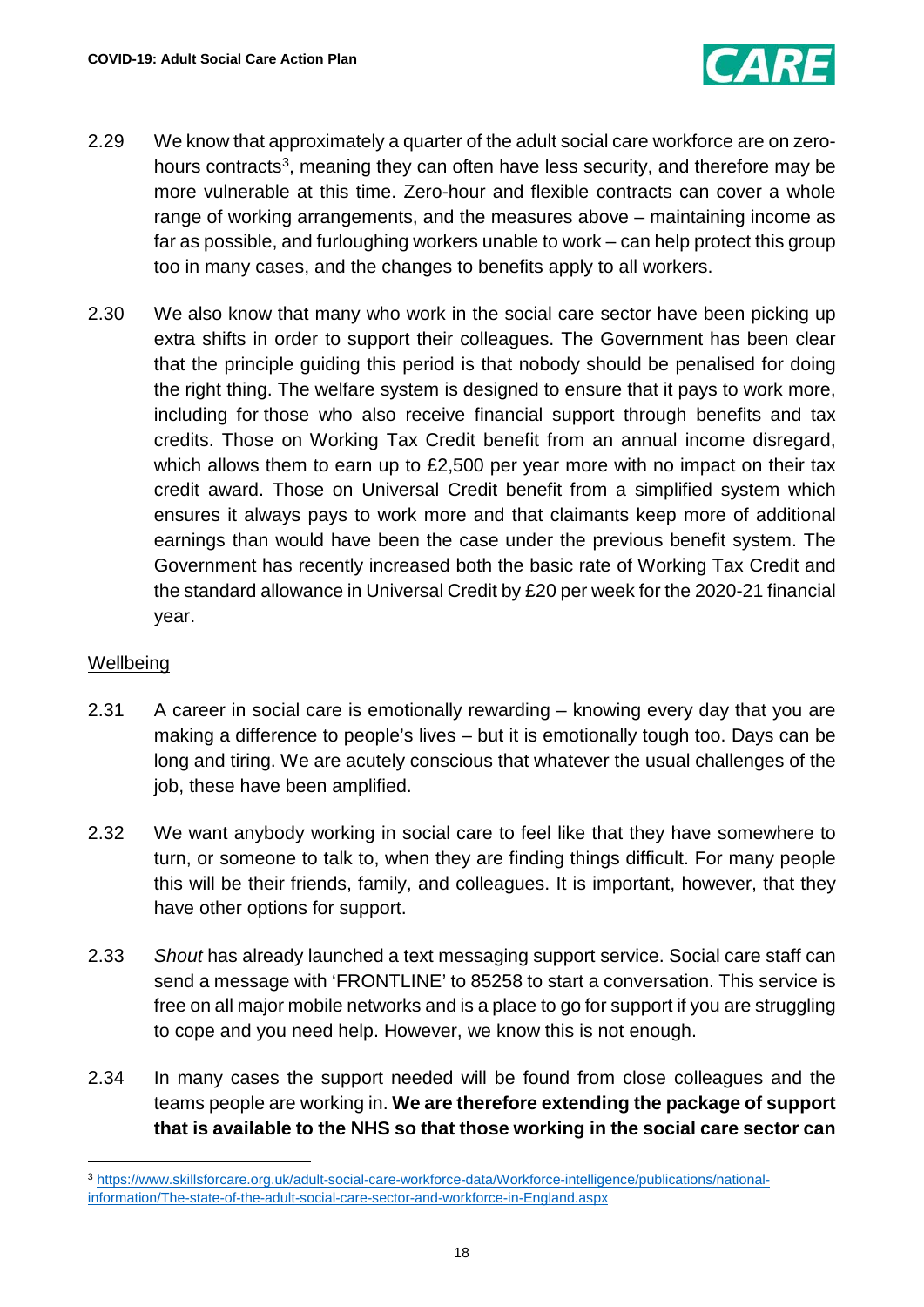

**benefit.** Social care workers will have access to a dedicated website, developed in partnership with the NHS. It will contain a range of resources to help individuals and their teams manage in this new situation, understand what they might need to be doing differently to support each other and pay attention to their mental and physical wellbeing. The site will contain bite-size videos as well as guides to help staff access the information quickly. There will be times, however, when staff need even more personal support.

- 2.35 Last week, working with Samaritans and Hospice UK, a dedicated free to caller support helpline was launched for NHS staff. We are working at pace to extend this helpline to all social care workers as soon as possible. This confidential support line will enable social care workers to talk through problems or challenges they are experiencing with someone who they can trust. Through the helpline social care workers will also be able to access a bereavement service and access support to cope with anxiety and trauma.
- 2.36 Skills for Care is creating a package of support for Registered Managers, recognising that they are facing particular challenges.
- 2.37 We recognise that guidance is being updated frequently for the social care sector, and we need to make sure it is easy for front line staff to access. We will be introducing a new CARE branded website and app for the social care workforce by the end of April, which will have guidance and practical support.

# <span id="page-18-0"></span>**Appreciation**

2.38 There is no doubt that our social care staff have played and continue to play a vital role in our national effort to respond to COVID-19. During this crisis there has been an understandable public swell of appreciation for people who work in the NHS. We want to make clear that those working in social care are heroes on the frontline of the response too. We must ensure that social care gets the recognition and parity of esteem that it deserves. An important legacy of this crisis must be the value that we place on social care as an essential service, core to delivering the frontline response to this crisis, and to ensure everyone understands that people who work in social care are key workers, in every sense.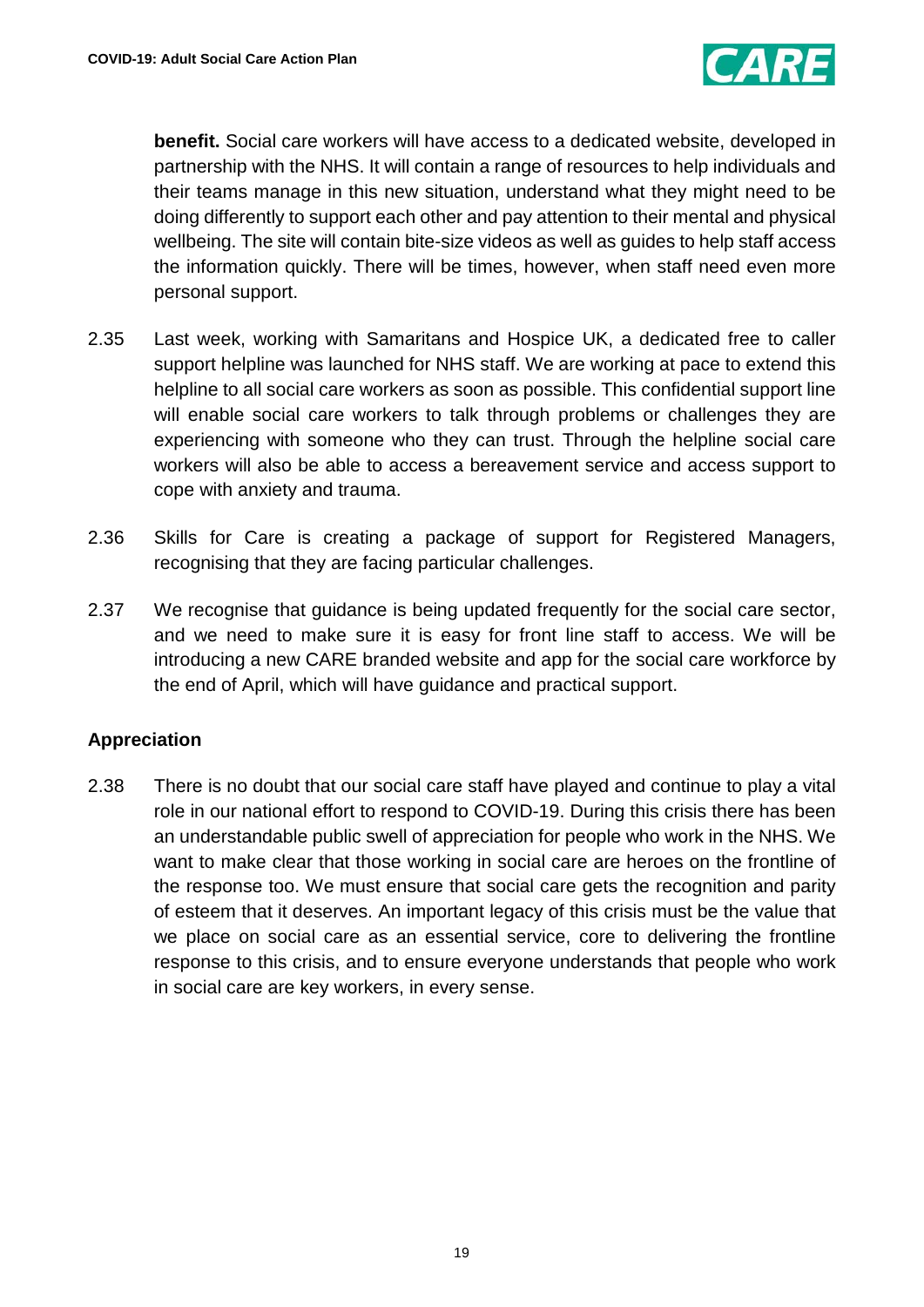

*"I want to thank everyone on the NHS front line, as well as care workers and those carrying out essential roles, who selflessly continue their day-to-day duties outside the home in support of us all. I am sure the nation will join me in assuring you that what you do is appreciated and every hour of your hard work brings us closer to a return to more normal times."*

**HM The Queen, 5th April 2020**

- 2.39 **Many in the sector have called for a greater feeling of identity and parity, and have proposed a "CARE" brand to sit alongside the "NHS" brand in England**. **We are formally establishing this today** based on the existing Care Badge that has been developed by everyLIFE Technologies and Care England and latterly the National Care Forum, and we are grateful to them for agreeing to transfer ownership of the brand to the Department for Health and Social Care so we can use it, promote it and protect it appropriately.
- 2.40 We expect the use of this brand to build recognition of providers of social care as part of the wider team delivering an essential public service. This will make it easier, for example, for other businesses and organisations to identify those who work in social care and to make available to them the type of benefits that many already offer to NHS staff and other "blue light" services.
- 2.41 We recognise supermarkets have made huge efforts to meet increased demand for food, particularly for food deliveries to the most vulnerable. They have also allocated shopping hours for NHS workers, which some have extended to social care. We have asked all the major supermarkets to give access to priority hours to social care staff as well as NHS workers, where they have not already. We have also asked them to help care workers and care providers shop for supplies for the people they care for.

### <span id="page-19-0"></span>**Using technology to support social care and quality of life**

- 2.42 Technology has a big part to play in supporting social care through COVID-19. We have been working with technology firms to find solutions that work for the social care sector. We have launched the TechForce19 competition to reach out to innovators who can support the elderly, vulnerable and self-isolating during COVID-19 for instance by enabling remote care both in care homes and domiciliary care, and optimising staffing in the care sector.
- 2.43 We are also working with technology firms to help some of society's most at-risk and isolated people access vital emotional support and companionship during this time.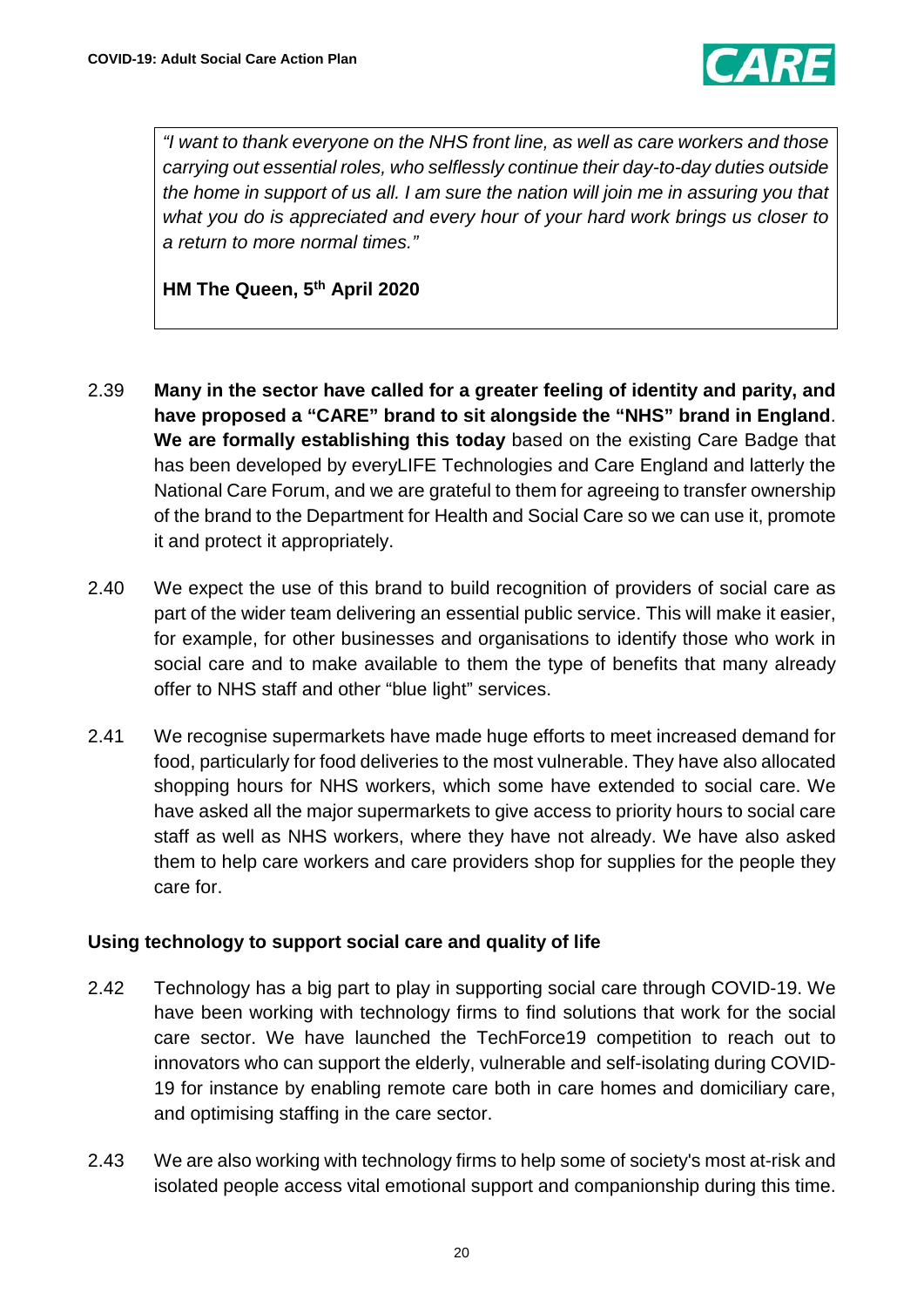

As part of this, Facebook will provide up to 2,050 of its Portal video calling devices for free to hospitals, care homes and other settings, and 50 devices have already been deployed to pilot sites in Surrey, with Manchester, Newcastle and London and other areas to follow.

- 2.44 It is essential that during the COVID-19 outbreak carers, social care professionals, and clinicians are able to talk to each other and to the people they care for. We have worked with the sector to publish new guidance to assist social, community and residential care employers during the COVID-19 outbreak to support care while being mindful of handling people's information securely.
- 2.45 Early on in the crisis we launched a text messaging service for extremely vulnerable people to provide up to date information, guidance and advice to support them during their isolation[4.](#page-20-1)
- <span id="page-20-0"></span>2.46 We have accelerated the rollout of NHS Mail for care providers and have already seen a big increase in the number of care homes now able to use NHS Mail and MS Teams to communicate with healthcare providers. Industry has committed to helping us to improve connectivity in care homes to support this work and to help residents remain connected with their families.

 $\overline{a}$ 

<span id="page-20-1"></span><sup>4</sup> <https://digital.nhs.uk/blog/transformation-blog/2020/creating-a-covid-19-text-service-for-vulnerable-people>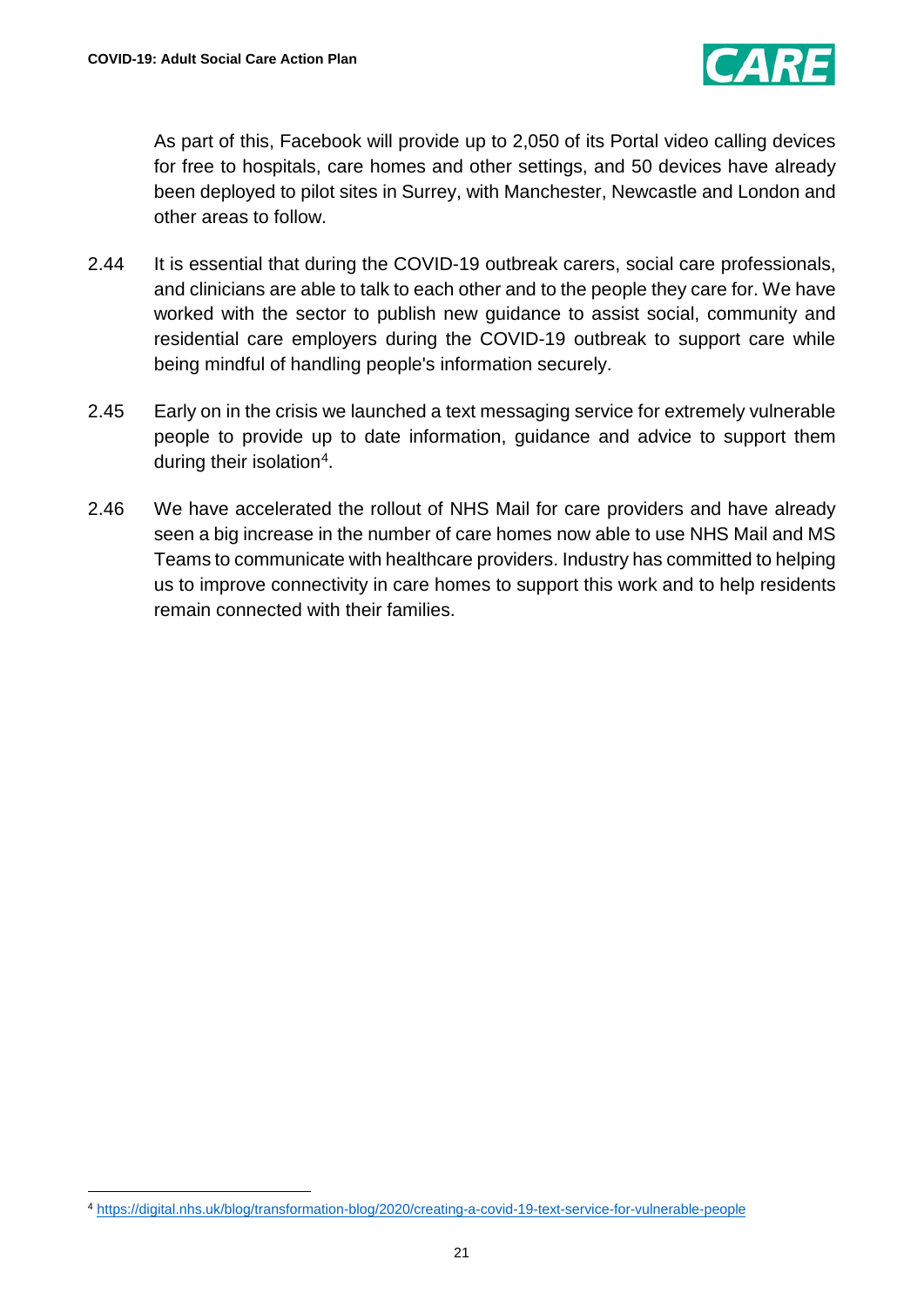

# **3. Supporting independence, supporting people at the end of their lives and responding to individual needs**

# <span id="page-21-0"></span>**Supporting those who require health and care services**

- 3.1 Many people who receive social care also receive ongoing care and support from a range of health professionals, including GPs, district nurses, podiatrists and others. It is vital that this care is maintained as far as practically possible throughout the pandemic to protect the health and quality of life of this vulnerable group of individuals. We expect all parts of the health and care system to work together to ensure continued provision of essential care. It may also be necessary for local primary and community health services to provide extra support to care providers and people in their homes.
- 3.2 GPs have altered how they provide care during the pandemic, introducing greater use of telephone and video consultations, reducing visits and thereby reducing the risk of spreading COVID-19. Under this policy, people who receive either domiciliary care or those in care homes may also be offered telemedicine consultations – but it may be clinically necessary for GPs to come into direct contact with people to provide them with the necessary treatment and care. This is similarly the case for recipients of care who have COVID-19 symptoms. NHSE&I have produced [guidance](https://www.england.nhs.uk/coronavirus/wp-content/uploads/sites/52/2020/03/C0133-COVID-19-Primary-Care-SOP-GP-practice_V2.1_6-April.pdf) for GPs about managing such essential face to face services.
- 3.3 Where a home care provider or care home is caring for someone suffering from more severe COVID-19 symptoms, the individual may need to be admitted to hospital. Where appropriate, the provider and the individual should receive additional support from local primary care providers, NHS community services and hospice-at-home to enable the best possible quality of care within the home setting, including home oxygen services and palliative care, in line with the wishes of the individual.

# <span id="page-21-1"></span>**Supporting people to maintain their independence, and supporting their unpaid**

#### **carers**

3.4 Personalised care enables individuals and their carers to keep well and lead fulfilling lives. Social care is also vital for many in allowing individuals and their families to remain in employment and/or volunteering and continue with their essential contribution to our society. For many who use social care services, independence will be defined at a personal level and is at the heart of how social workers and care staff work alongside people to ensure their independence, self-determinations and aspirations can be achieved. During the pandemic, social care professionals are developing new ways to ensure that they can continue to support independence.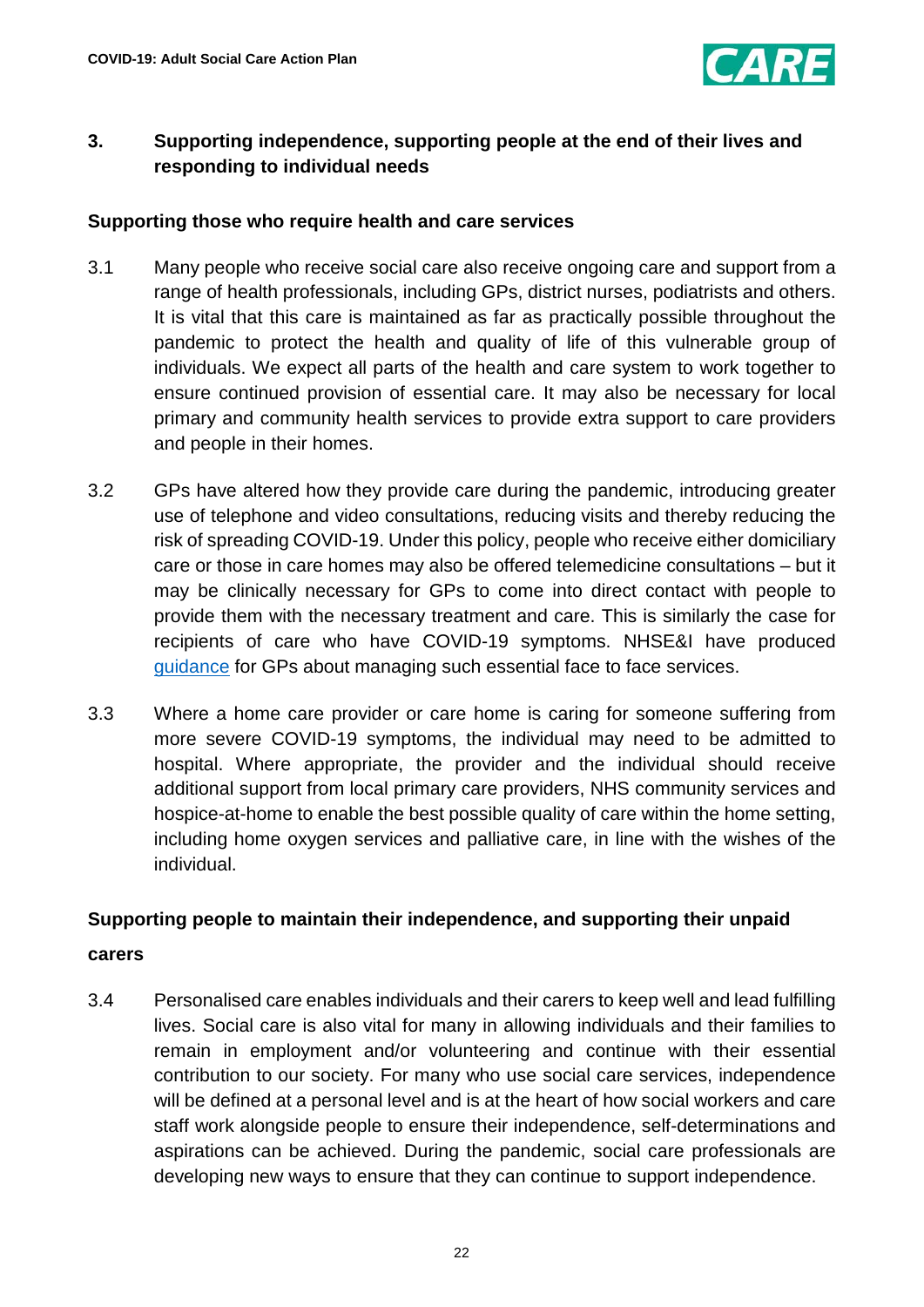

- 3.5 Personal budgets and direct payments allow people to have greater control of their care and support needs. During the pandemic, we expect local authorities, CCGs and direct payment holders to adopt a more flexible approach to the use of direct payments, so that people can continue to control how their needs are met. We will shortly publish guidance setting out further details.
- 3.6 We recognise the crucial role unpaid carers play. They make an invaluable difference to the lives of the people they support, and are an integral part of our health and social care system. At this time, their role is even more important. Social distancing requirements mean that unpaid carers are providing higher levels of support than they normally would and at the same time access to respite care is limited.
- 3.7 Unpaid carers' longer-term health and wellbeing is critical to the continued sustainability of the social care system. We have published [guidance](https://www.gov.uk/government/publications/coronavirus-covid-19-providing-unpaid-care/guidance-for-those-who-provide-unpaid-care-to-friends-or-family) to support unpaid carers, including advice on limiting the risk of COVID-19 infection, and what to do if it occurs. We are working with young carers to produce tailored advice that meets their needs.
- 3.8 The Government has published quidance to employers about furloughing through the *Coronavirus Job Retention Scheme*, which makes clear that employees who are unable to work because they have caring responsibilities resulting from COVID-19 can be furloughed. **We are also providing additional funding to the Carers UK helpline so unpaid carers are able to access trusted information and advice.**
- 3.9 We recognise that unpaid carers will often have particular needs that make social distancing requirements even more challenging, such as only being able to leave the home for short periods, or not being able to shop alone, and they may be challenged about their movements. These needs are not always well understood, so we will be asking local commissioners and providers to provide letters enabling unpaid carers to identify themselves and their needs, so these can be more easily met by retailers and others.

# <span id="page-22-0"></span>**Supporting people at the end of their lives**

- 3.10 Sadly, many older people living in care homes die not long after their arrival. Approximately 10,000 people die each month in care homes. Whilst many live for longer, some estimates suggest that about a third die within 6 months of entry to a care home and almost a half within the year (45%).
- 3.11 People in care homes and their families should be involved, as much as possible, in planning and decisions about their health and care, including end of life care, and should be supported in having honest, informed and timely conversations. Whilst we have recommended care homes limit unnecessary visits, we are clear that visits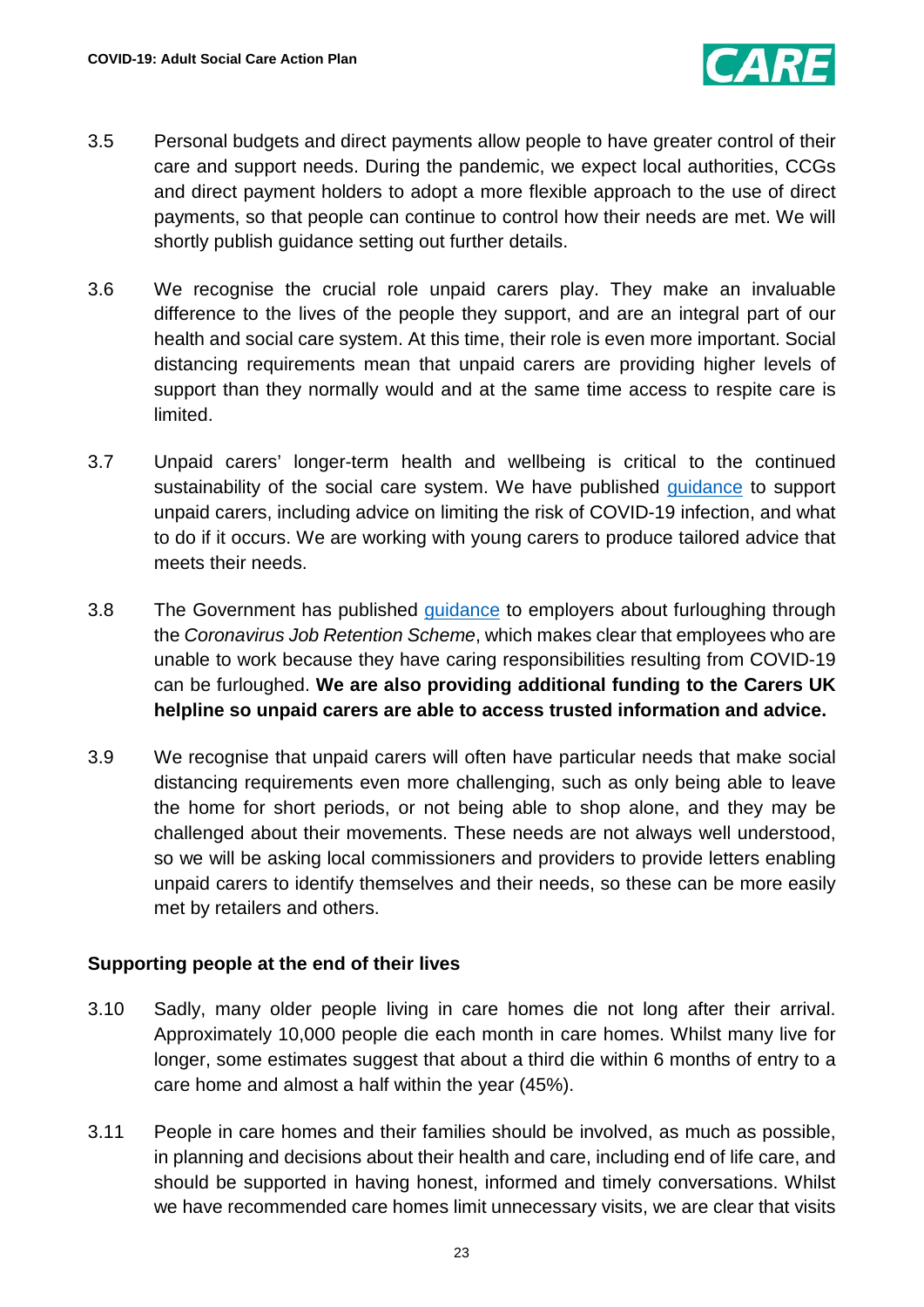

at the end of life are important both for the individual and their loved ones and should continue. Our [guidance](https://www.gov.uk/government/publications/coronavirus-covid-19-admission-and-care-of-people-in-care-homes) has set out steps care homes should take to ensure appropriate infection control during these visits. We will continue to work with the sector to develop and share best practice on how to enable visits at the end of life in a safe and compassionate way.

- 3.12 It is unacceptable for advance care plans, including Do Not Attempt Resuscitation orders, to be applied in a blanket fashion to any group of people, and the CQC have been urgently contacting providers where this practice has been brought to their attention. Everyone at risk of losing mental capacity or nearing the end of their life should be offered the opportunity and supported, if they wish, to develop advance care planning that make their wishes clear, and to make arrangements, such as lasting power of attorney for health and social care decisions, to put their affairs in order. This must always be a personalised process<sup>[5](#page-23-1)</sup>.
- 3.13 End of life care, including palliative care, must continue to be planned in a holistic way involving social care, community nursing, general practice, occupational therapy, and others. This includes access in people's homes and care homes to professionals and equipment that support this. We will monitor and take action to support collaboration across health and social care settings where needed to support appropriate access, working with the CQC and others to access local intelligence.

# <span id="page-23-0"></span>**Tailoring our approach for particular needs**

- 3.14 People with cognitive and intellectual impairments such as dementia or a learning disability, autistic people, and people experiencing serious mental ill health are likely to experience particular difficulties during the pandemic. This could include difficulty understanding and following advice on social distancing, and increased anxiety. They may need additional support to recognise and respond to symptoms quickly, and in some cases be at greater risk of developing serious illness from COVID-19.
- 3.15 Our workforce, including new recruits, will need to be trained to respond to these conditions appropriately. We will support providers to embed this in their training in relation to their role, whether they require basic awareness training or more specialist knowledge and skills.
- 3.16 The Government will be publishing guidance for social care providers of services and for family carers of people with a learning disability and autistic adults. We are also working with partners to develop detailed resources and information for care providers, family carers, and professionals that work with these groups. This

<span id="page-23-1"></span> <sup>5</sup> [https://www.england.nhs.uk/coronavirus/wp-content/uploads/sites/52/2020/04/maintaining-standards-quality-of-care](https://www.england.nhs.uk/coronavirus/wp-content/uploads/sites/52/2020/04/maintaining-standards-quality-of-care-pressurised-circumstances-7-april-2020.pdf)[pressurised-circumstances-7-april-2020.pdf](https://www.england.nhs.uk/coronavirus/wp-content/uploads/sites/52/2020/04/maintaining-standards-quality-of-care-pressurised-circumstances-7-april-2020.pdf)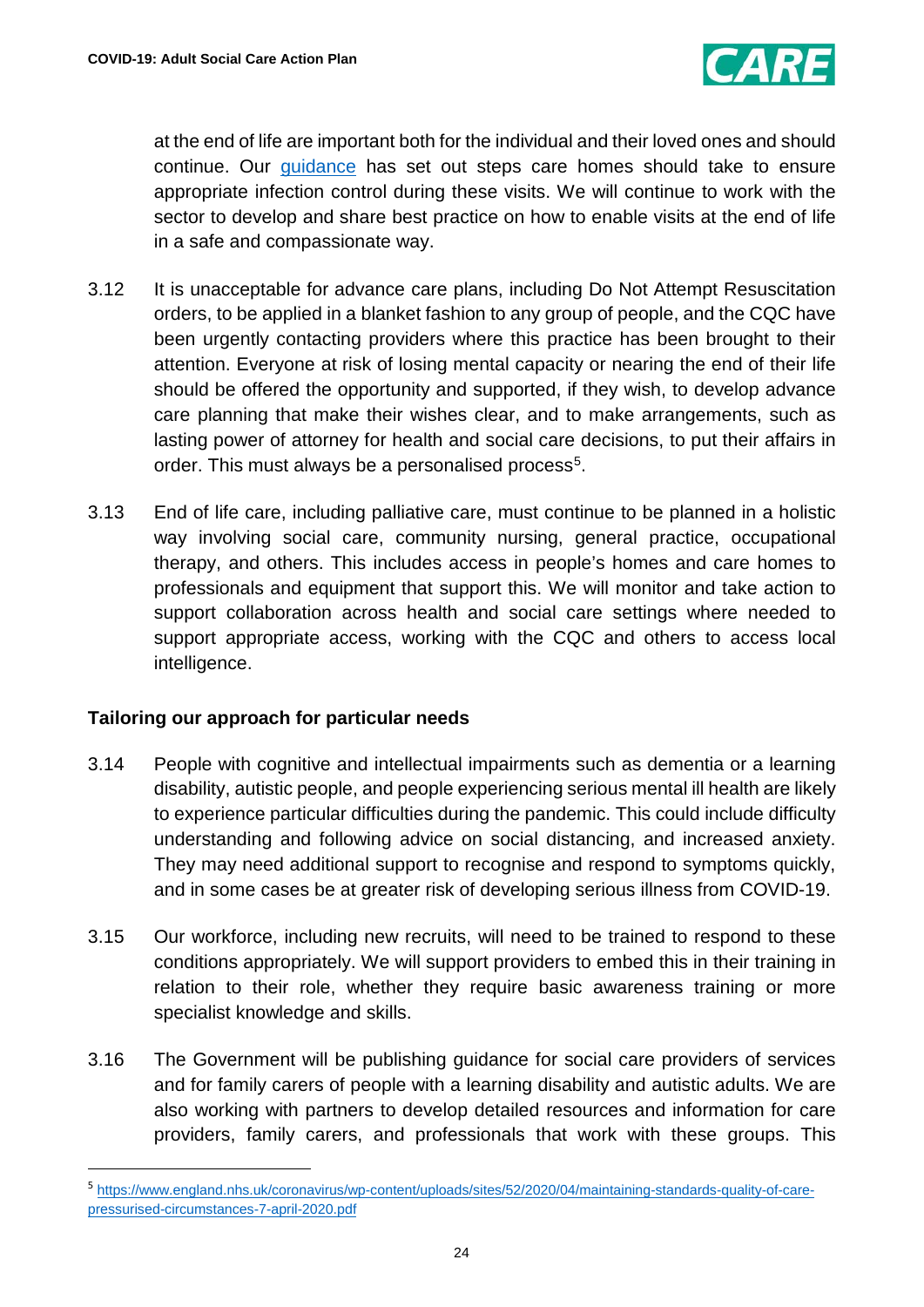

guidance will be published by the Social Care Institute for Excellence (SCIE) and will be regularly updated throughout this period. We have produced [guidance](https://www.gov.uk/government/publications/covid-19-residential-care-supported-living-and-home-care-guidance) for responding to COVID-19 in supported living settings.

- 3.17 Work is ongoing with the National Clinical Director for dementia, service providers, and user groups to develop additional resources on dementia to support those in care homes and the community.
- 3.18 Social care, along with the voluntary sector, independent sector and housing sector has an important role in the care and support of people with the most serious and enduring mental health issues. Social care mental health services are delivered in a variety of settings, mostly within the community. These services are key in supporting people who may find the expectations of social isolation and staying home particularly difficult at this time, especially where living in care home or supported living care environments, where management of the virus and supporting people to protect themselves from infection is essential.
- 3.19 Disabled people or those with sensory impairments and their families may have specific support requirements. We will continue to work closely with user led organisations and advocacy groups as well as with charities and others best placed to understand how these needs can be met in the context of COVID-19. Legal obligations to provide advocacy remain in place where local authorities are continuing to exercise functions which require involvement of an individual and must be upheld to support people, including when they are discharged from hospital.
- 3.20 Local authorities and NHS organisations should give particular thought to the continuity of support for young people with special educational needs and disabilities (SEND) and an education, health, and care plan (EHC) that are transitioning to adult social care.
- 3.21 COVID-19 presents particular challenges in supporting people to make their own decisions, and where necessary making decisions in their best interests, in the context of protecting the person's own health and reducing the risk of infection to others. During the pandemic, the principles of the Mental Capacity Act and the safeguards provided by the Deprivation of Liberty Safeguards still apply. Decisions made under the Mental Capacity Act must be made in relation to that individual and cannot be made in relation to groups of people. When making decisions during the pandemic about the care and treatment of people who lack the relevant mental capacity, staff should seek consent on all aspects of care and treatment to which the person can consent. Professionals need to understand the application of mental capacity legislation in the context of COVID-19 (see our [guidance\)](https://www.gov.uk/government/publications/coronavirus-covid-19-looking-after-people-who-lack-mental-capacity).
- 3.22 We will work in partnership with user and carer groups to understand the impact of COVID-19 and interventions such as Care Act easements to ensure they are not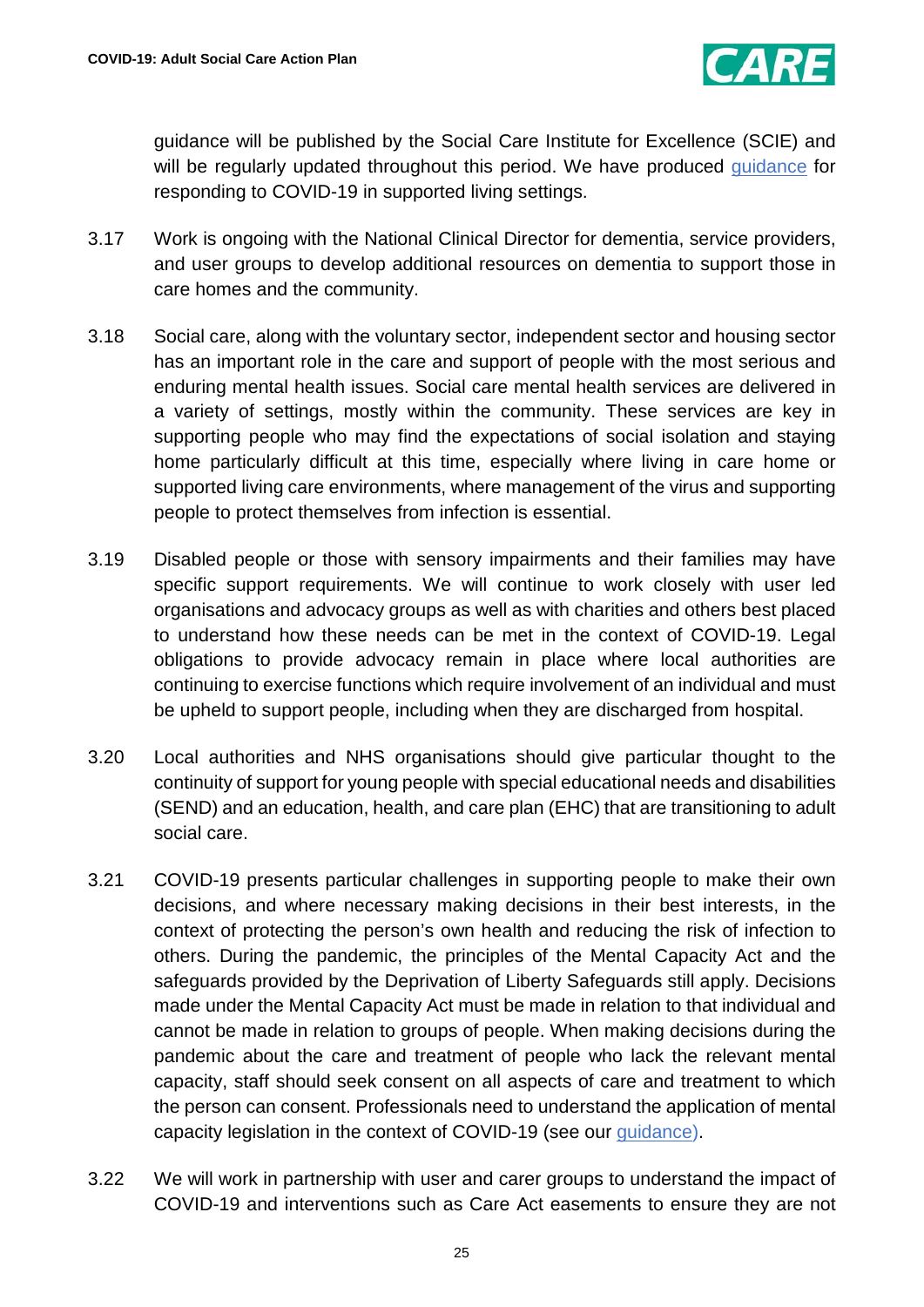

disproportionally disadvantaging those who are least able to advocate for themselves, and will closely monitor mortality and morbidity in vulnerable groups and the impact on carers. We will also hear directly from people with care and support needs about their experiences against the Making It Real 'I Statements'<sup>[6](#page-25-0)</sup>.

- 3.23 Local authorities should only take a decision to begin exercising the Care Act easements (see Chapter 4) when absolutely necessary and always by following the [guidance.](https://www.gov.uk/government/publications/coronavirus-covid-19-changes-to-the-care-act-2014/care-act-easements-guidance-for-local-authorities) Any change resulting from such a decision should be proportionate to the circumstances in a particular local authority.
- 3.24 The office of the Chief Social Worker has published a [Social Care Ethical](https://www.gov.uk/government/publications/covid-19-ethical-framework-for-adult-social-care)  [Framework](https://www.gov.uk/government/publications/covid-19-ethical-framework-for-adult-social-care) which must be used alongside application of the Care Act easements and any potential prioritisation of social care.

 $\overline{a}$ 

<span id="page-25-0"></span><sup>6</sup> [https://www.thinklocalactpersonal.org.uk/\\_assets/MakingItReal/TLAP-Making-it-Real-report.pdf](https://www.thinklocalactpersonal.org.uk/_assets/MakingItReal/TLAP-Making-it-Real-report.pdf)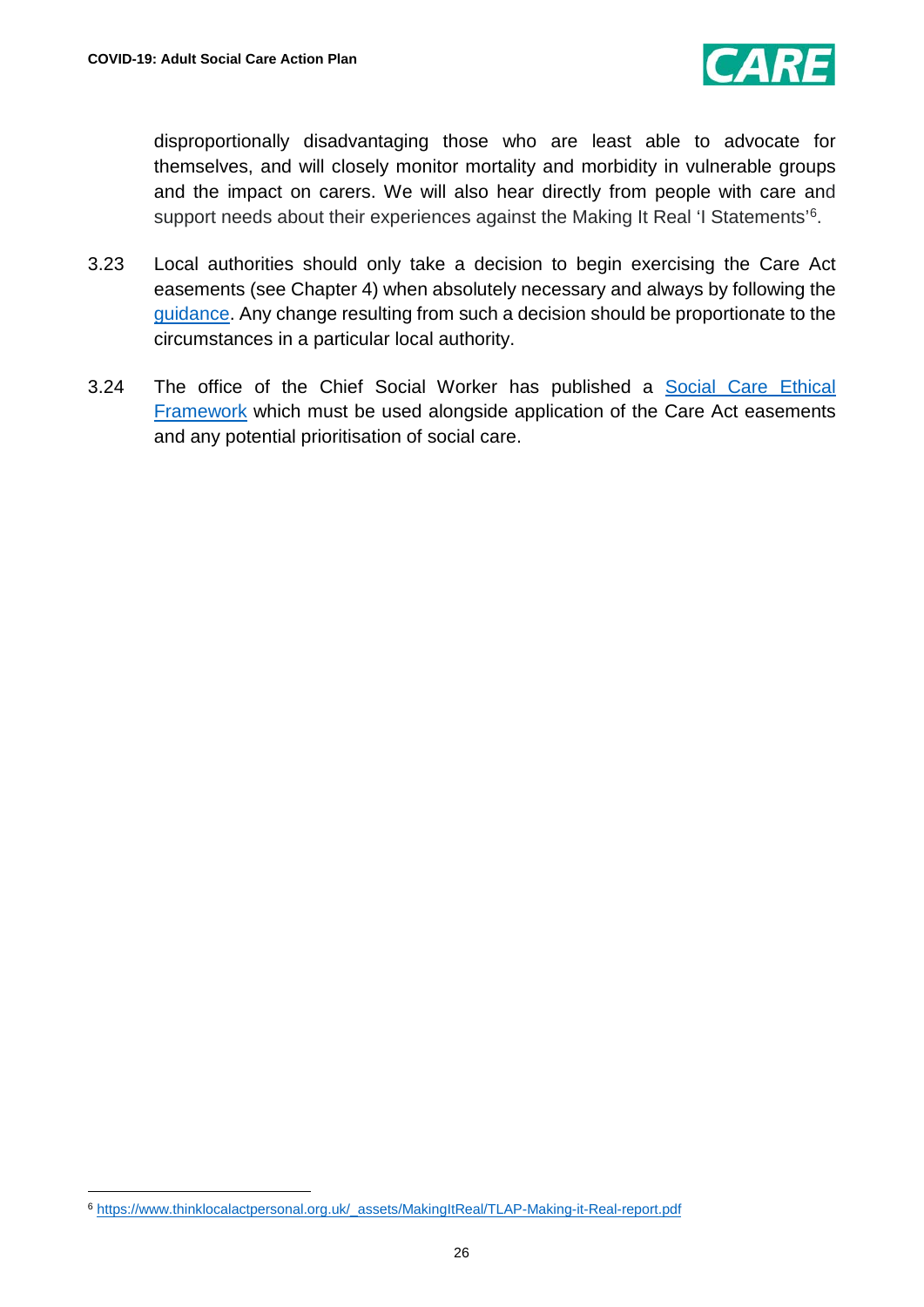

# <span id="page-26-0"></span>**4. Supporting local authorities and the providers of care**

# <span id="page-26-1"></span>**Funding**

- 4.1 COVID-19 is imposing significant new pressures on the social care sector.
- 4.2 **In March 2020 we announced £2.9 billion of funding to strengthen care for the vulnerable.** This included £1.6 billion for local authorities to help them respond to COVID-19 pressures across all the services they deliver, including adult social care, and £1.3 billion to enhance discharge from hospitals, to help people return to community settings.
- 4.3 We expect local authorities to get the funding they have received quickly to the front line. Local authorities should take steps to:
	- Protect providers' cashflow, including making payments on plan in advance;
	- Monitor the ongoing costs of delivering care, such as higher workforce absence rates caused by self-isolation, sickness and family caring responsibilities; and
	- Adjust fees to meet new costs.
- 4.4 To ensure that this additional funding is making a difference, we are asking local authorities to provide information about the distribution of this funding to providers.
- 4.5 This funding is part of the government's commitment to ensure the NHS and social care system, and other public services, have all the resources they need during the COVID-19 outbreak. The government will continue to monitor pressures in the NHS and local government and will keep future funding under review.

### <span id="page-26-2"></span>**Helping systems to prioritise**

- 4.6 Local authorities and care providers already face increased challenges due to the pandemic. It is possible that some local authorities will need to take difficult decisions to focus resources on the most urgent needs, even if this means not meeting some of their existing statutory duties, or taking longer to meet these. The Coronavirus Act 2020 amends the Care Act 2014 and puts local authorities in the best position to make these decisions to prioritise the most acute needs, should they need to.
- 4.7 The new powers allow local authorities to streamline assessment processes and prioritise services, where this is unavoidable, and where this enables them to continue providing the best possible care for the most vulnerable people. [Our Ethical](https://www.gov.uk/government/publications/covid-19-ethical-framework-for-adult-social-care)  [Framework](https://www.gov.uk/government/publications/covid-19-ethical-framework-for-adult-social-care) sets out the principles to be followed in any prioritisation decisions and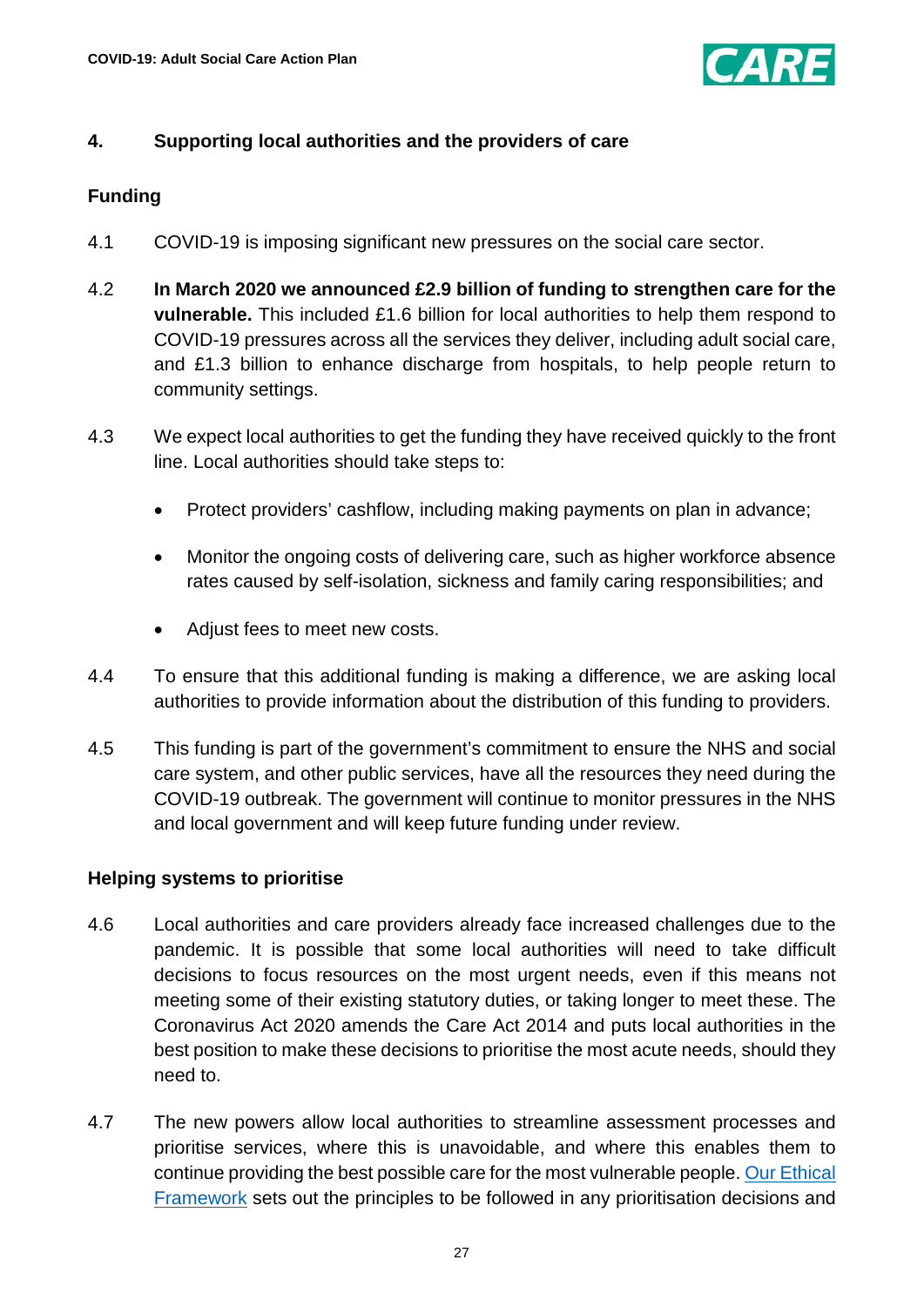

the [guidance](https://www.gov.uk/government/publications/coronavirus-covid-19-changes-to-the-care-act-2014/care-act-easements-guidance-for-local-authorities) sets a clear expectation that any local authority decision to operate under the easements will be carefully considered, taken only as a last resort and well documented. Decisions should be fully communicated to care recipients and providers, and reported to the Department. This will enable us to keep an overview of use of the easements. The Secretary of State has a power to direct local authorities to comply with the Ethical Framework and the guidance if necessary.

#### <span id="page-27-0"></span>**Collaboration across services**

- 4.8 NHSE&I has issued [guidance](https://www.england.nhs.uk/coronavirus/wp-content/uploads/sites/52/2020/03/C0145-COVID-19-prioritisation-within-community-health-services-1-April-2020.pdf) reasserting the importance of mutual aid between Community Health Services and health and social care partners, and the continuation of necessary clinical support across care homes and domiciliary care.
- 4.9 For general practice, this should include identifying those people on their most-atrisk patient list who live in a care or nursing home, and working with community service providers to co-ordinate interventions for these people. Regular care home rounds by GPs and/or their multidisciplinary teams (MDTs) should be delivered virtually unless a physical presence is required for clinical reasons.
- 4.10 Community Health Services should prioritise those people identified as most at risk and services should deliver a comprehensive health and care support package, drawing on the dedicated volunteers offering their help, and wider services, to meet their broader needs. This support must be delivered in collaboration with general practice and adult social care colleagues, covering the review and adaptation of care plans, and addressing urgent medical questions and support for people to receive their medication regularly. Providers should provide care and advice remotely where possible.
- 4.11 Existing patients and those being newly referred to Community Health Services need to be prioritised in line with the COVID-19 Prioritisation Health Services [guidance](https://www.england.nhs.uk/coronavirus/publication/covid-19-prioritisation-within-community-health-services-with-annex_19-march-2020/) and COVID-19 Hospital Discharge Service Requirements [guidance.](https://www.england.nhs.uk/coronavirus/publication/covid-19-hospital-discharge-service-requirements/)
- 4.12 Despite the unprecedented support from Government to maintain the income of workers across the country, we know that sadly some social care workers, like many across the country, will find themselves in financial difficulty. The voluntary sector plays a vital role in supporting people when Government is unable to do so. Recent weeks have seen many generous and big-hearted donations from businesses and individuals alike in order to support those who care for others. Many have partnered with NHS charities for which we are very grateful. We would encourage those considering similar commitments to consider supporting those working on the front line in social care, including for example, to charities such as the [Care Workers](https://www.thecareworkerscharity.org.uk/)  [Charity.](https://www.thecareworkerscharity.org.uk/)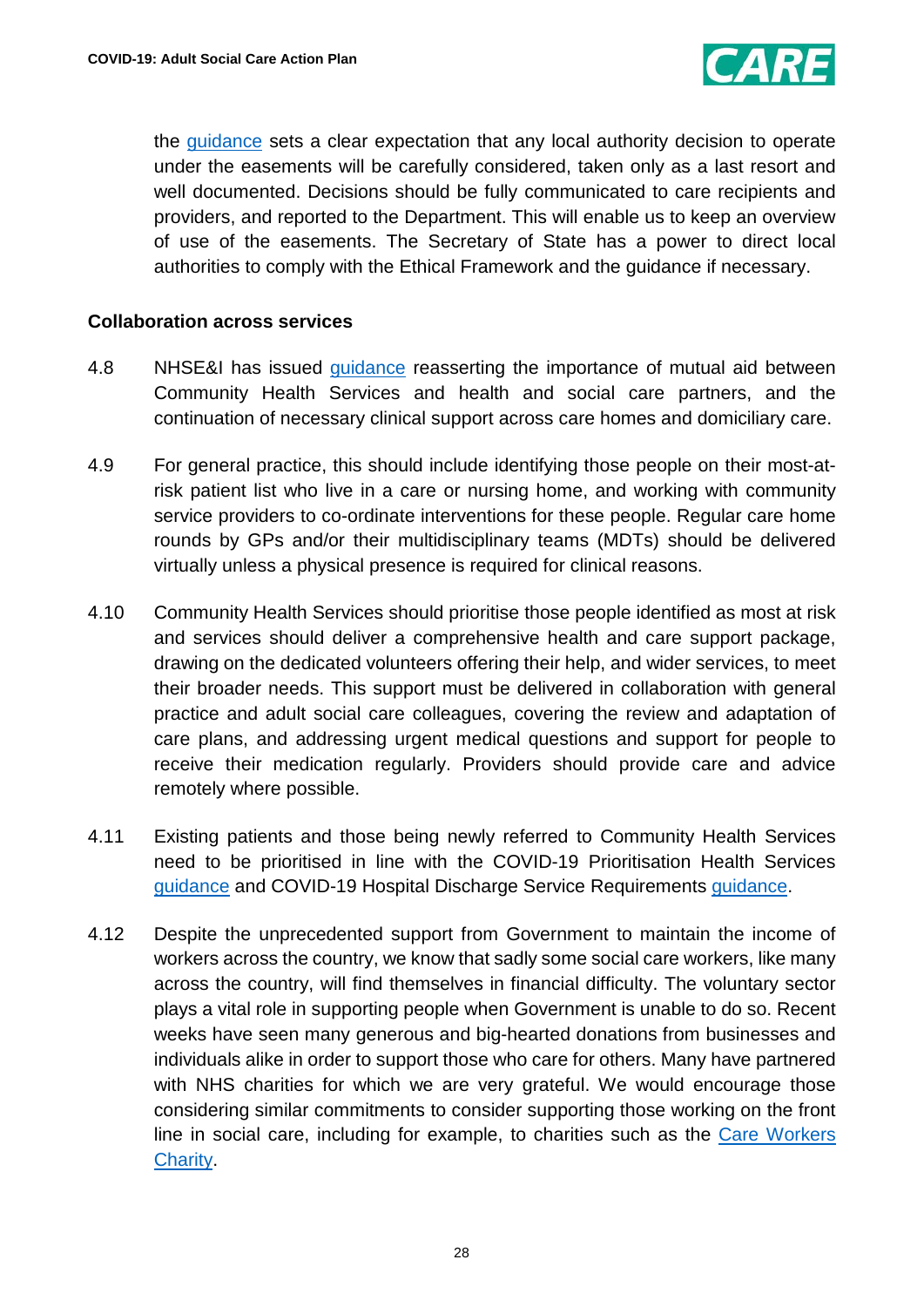

# <span id="page-28-0"></span>**Local and national oversight**

- 4.13 Under the Care Act 2014, local authorities have duties to shape local provision of care and ensure services remain sustainable and continuity of care is maintained. Alongside this the Care Quality Commission's (CQC) Market Oversight scheme monitors the financial health of the largest and most difficult to substitute providers so that there is early warning of emerging risks.
- 4.14 Given the additional pressures COVID-19 is placing on care providers, local authorities' role in ensuring continuity of service is critical. We expect them to draw on all available flows of information and their links with providers to identify and address any emerging risks, this includes information from the Capacity Tracker and new CQC homecare data.
- 4.15 There are established local and national systems in place for managing risks to continuity of care services. We expect partners such as providers, local authorities, LRFs and the NHS to work together to address local risks and issues.
- 4.16 Regulation of care providers by CQC to ensure safety and quality standards are maintained and improved is as important as ever. CQC has developed an Emergency Support Framework for this period which offers providers support and advice, and helps local and national system partners identify and respond to safety concerns. Taking a proportionate approach, CQC will explore any risks they have identified through conversations with providers, with the goal of offering or connecting a provider with relevant support. CQC will only initiate a targeted inspection, or take enforcement action, where absolutely necessary, for example if there are concerns about the potential abuse of people with care and support needs.
- 4.17 We are reinforcing these systems to ensure continuity of care services in the face of unprecedented challenges.
- 4.18 We have heard feedback from the sector that there are concerns regarding indemnity cover for social care providers given the changing circumstances. The Government is looking at this and – if issues are identified – will respond in due course.

### <span id="page-28-1"></span>**Emergency response**

- 4.19 All local areas are required to have arrangements in place for responding to emergencies under Civil Contingencies legislation. These specify the roles of the different agencies involved and who takes responsibility for what.
- 4.20 In relation to adult social care, the lead role in responding to incidents is with the local authority.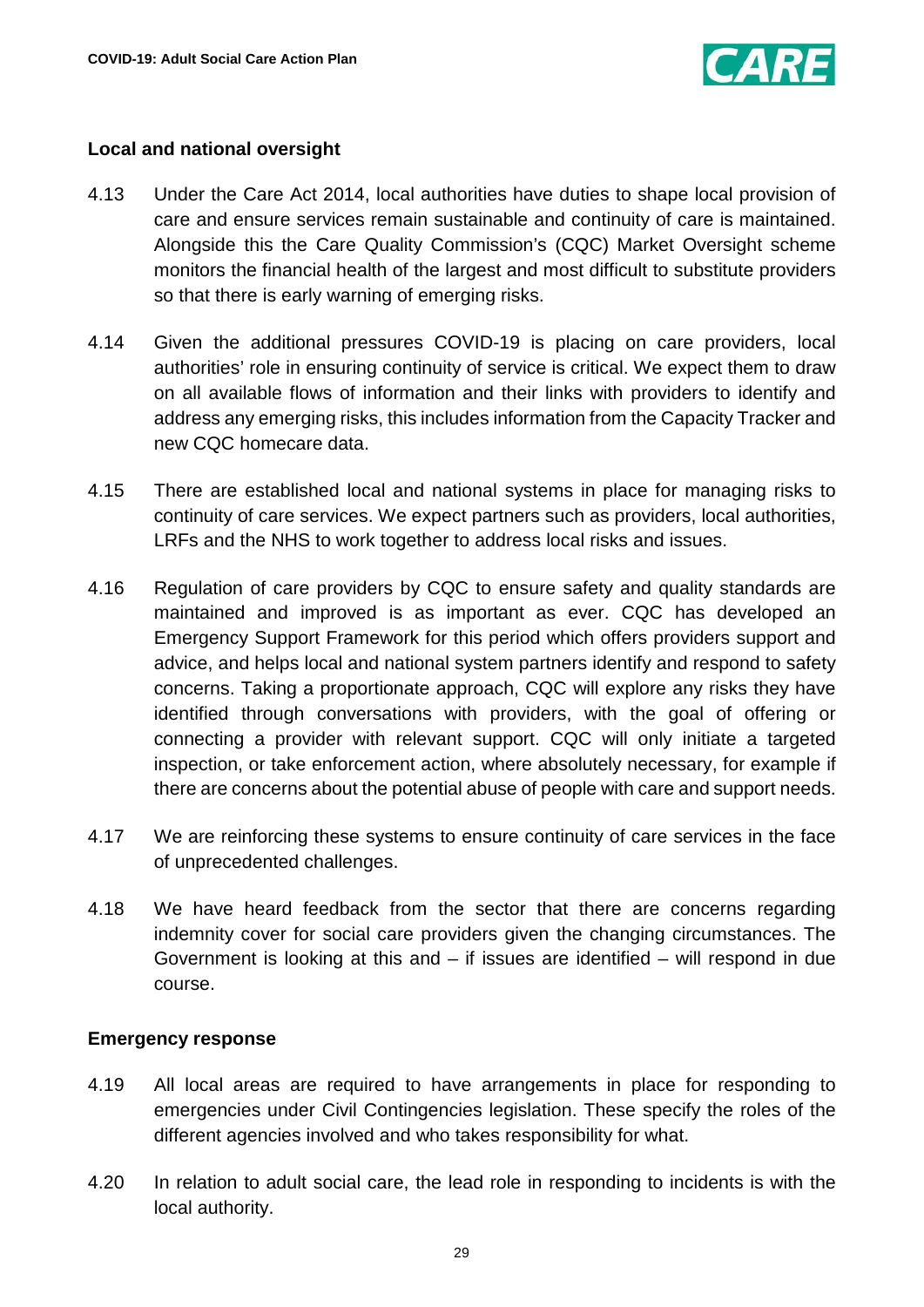

- 4.21 As more people will now be living at home with COVID-19 and those who have been hospitalised with the virus will be increasingly discharged from hospital, the Strategic Co-ordinating Groups of the LRF will be working with and responding to escalating unresolved issues from local authorities, CCGs and Safeguarding Adults Boards (SABs). These organisations are already working on:
	- The relevant Category 1 and 2 responders (e.g. Clinical Commissioning Groups) collaborating to support domiciliary care and care home providers adequately, especially concerning their staffing levels; infection control practice and access to PPE
	- The community recovery/rehabilitation facilities and alternative arrangements (see paragraph 1.32) being planned and established to ensure enough beds are available in each LRF area.
	- The role of the LRFs to support the stabilisation and recovery of domiciliary care and care home providers is prioritised as specified in [The role of Local](https://www.gov.uk/government/publications/the-role-of-local-resilience-forums-a-reference-document)  [Resilience Forums: a reference document.](https://www.gov.uk/government/publications/the-role-of-local-resilience-forums-a-reference-document)
- 4.22 Paragraphs 1.23-1.27 set out the approach to take in the event of an outbreak of COVID-19 in a care home.

# <span id="page-29-0"></span>**Monitoring**

- 4.23 To ensure the system can deal with unprecedented pressures local authorities need to have the strongest possible intelligence about emerging risks to continuity of service; and at the centre we need to have robust information about risks to enable a national-level response where necessary. We have therefore strengthened our data and intelligence flows:
	- A new tracker of key adult social care metrics (the "Capacity Tracker") is in place with daily information about bed capacity, workforce absences, PPE levels, and overall risks in care homes.
	- CQC is developing a tool for home care providers to update daily about the impact of COVID-19 on their service. This is currently being tested with a small number of providers and will be rolled out to all home care providers.
- 4.24 We are increasing our ability to track deaths of people with COVID-19 in care homes and domiciliary care. ONS is publishing care sector deaths weekly[7](#page-29-1). **From Friday 10th April 2020, the CQC has asked care providers to let the CQC know if**

<span id="page-29-1"></span> $\frac{1}{7}$ <sup>7</sup>[https://www.ons.gov.uk/peoplepopulationandcommunity/birthsdeathsandmarriages/deaths/bulletins/deathsregisteredwe](https://www.ons.gov.uk/peoplepopulationandcommunity/birthsdeathsandmarriages/deaths/bulletins/deathsregisteredweeklyinenglandandwalesprovisional/weekending27march2020) [eklyinenglandandwalesprovisional/weekending27march2020](https://www.ons.gov.uk/peoplepopulationandcommunity/birthsdeathsandmarriages/deaths/bulletins/deathsregisteredweeklyinenglandandwalesprovisional/weekending27march2020)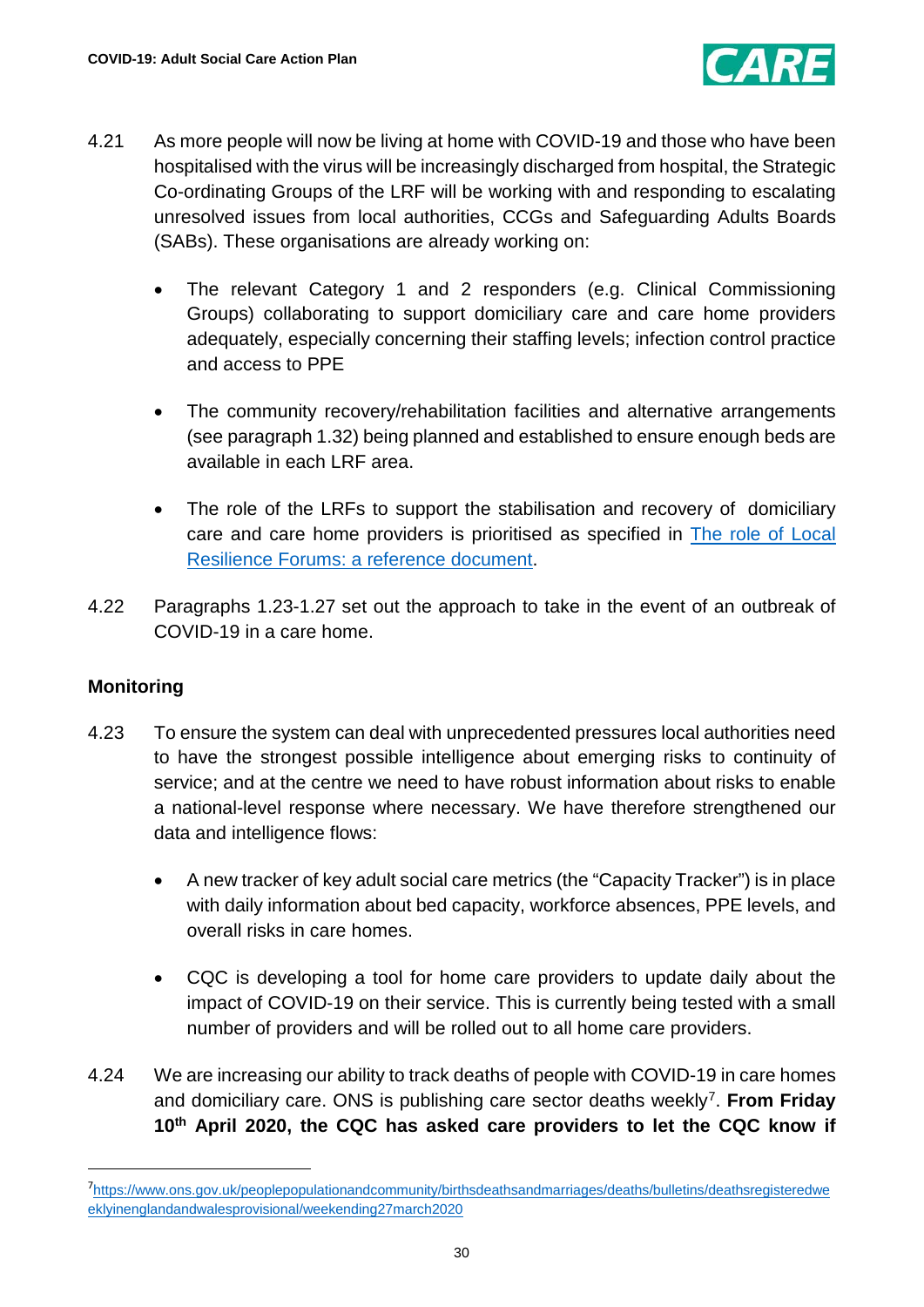

**people have died from suspected and confirmed COVID-19.** We are committed to providing a full and transparent picture of COVID-19 related deaths, while avoiding double counting or publishing statistically misleading information.

- 4.25 This additional information will inform local action, led by local authorities. To provide extra assurance and support we will be inviting regional Directors of Adult Social Services (DASSs) to stocktakes with Ministers to talk through key challenges for their areas, how they are approaching these, and where national support might be needed.
- 4.26 **DHSC is funding a national support offer to the adult social care sector worth almost £9 million which will give local authorities access to expert advice and support to help them respond to the challenges of COVID-19.** This offer includes strengthened ADASS national and regional structures which will provide additional expert resources and communications capacity that DASS's can use for support and to assist in problem solving. These expert resources, which are currently being put in place for an initial three-month period, will be accessible through the national team and named regional leads. ADASS and the LGA have also realigned the Care and Health Improvement Programme to ensure that general and bespoke support is available around the key aspects of COVID-19, and have established an Adult Social Care Hub which will provide a dedicated resource to systematically collate the sector's specific needs and ensure a coordinated response. This is alongside the LGA's broader support for local authorities.
- 4.27 As part of this support, DHSC is also providing resources to the Social Care Institute for Excellence (SCIE) to help bring partners together virtually to share best practice in real time. SCIE are also developing good practice resources and support for social care professionals*,* including e-learning on safeguarding, infection control, and support to family carers, and guidance on supporting people with learning disabilities, support to Safeguarding Adults Boards, and good commissioning practice during the pandemic, among others.
- 4.28 DHSC will continue to provide support where policy issues call for "once-only", national handling.
- 4.29 It is critical that the needs of people with care and support remain at the heart of practice during this time and that their voice remains heard. CQC's "Encouraging people to give feedback on care" campaign will add to intelligence from people who use adult social care, mental health and learning disability services and care staff. This will include using new channels to maximise information captured. Insights will inform CQC's regulatory activity and our wider understanding of impact of the current situation.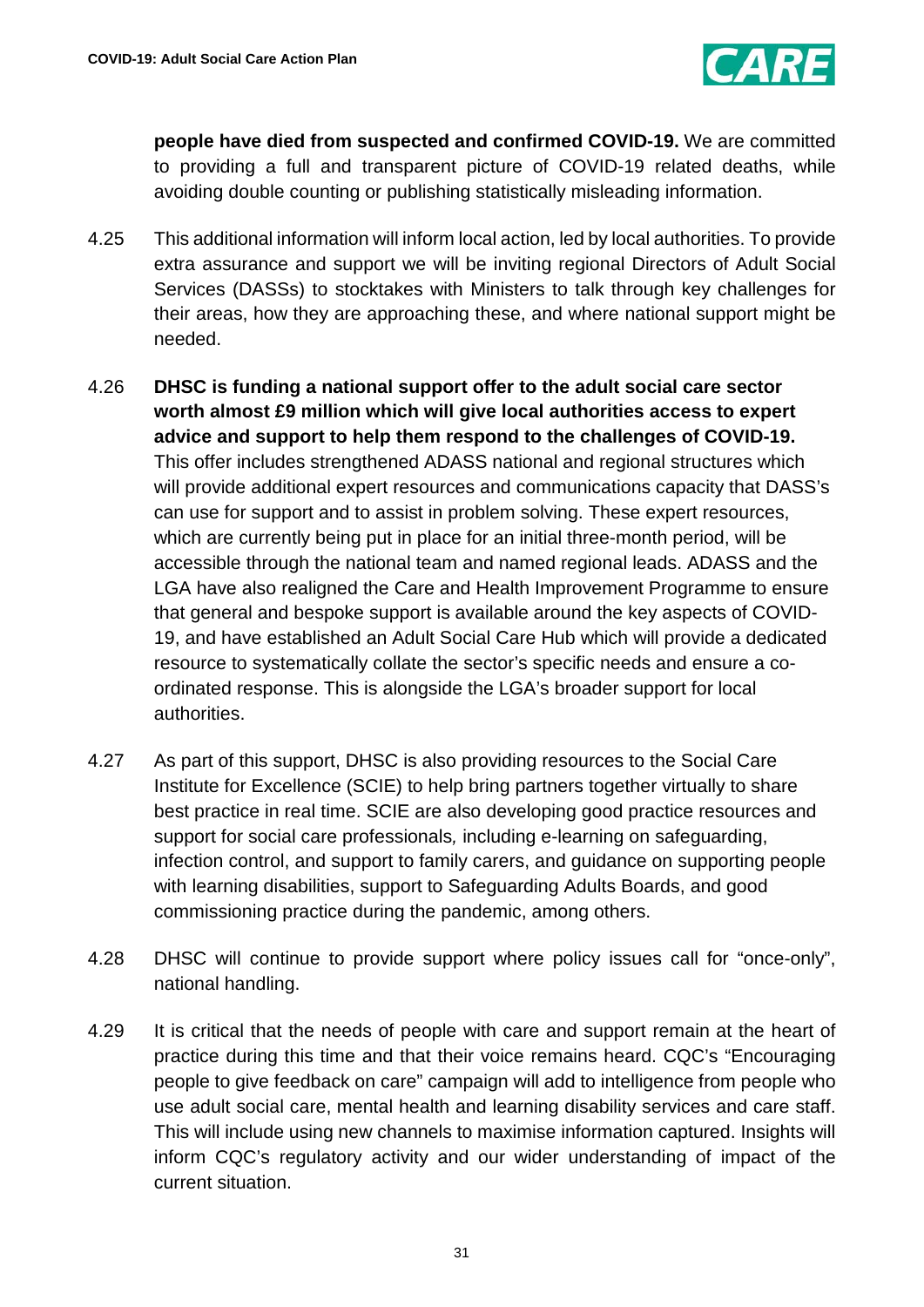

4.30 CQC and Think Local Act Personal (TLAP) are also working on proposals to understand the impact of Care Act easements and COVID-19 more widely on people with care and support needs. The aim is to strengthen the voice of people with lived experience, provide transparency, and help lessons to be learnt.

### <span id="page-31-0"></span>**Communications**

- 4.31 We listen regularly to feedback from the adult social care sector and provide regular updates to ensure the sector has guidance, the opportunity to engage directly with national and local government and support.
- 4.32 We will continue to publish guidance in response to the changing situation and the sector's requests for greater information. We recognise that many providers and care workers have very limited time to read and react to changing guidance, and we will seek to ensure guidance is clear and practical and that messages from Government are joined-up and non-duplicative.
- 4.33 Finally, we will continue to express our gratitude and admiration for all adult social care professionals, wider local authority teams and unpaid carers who do so much important work, each and every day, to care for the most vulnerable in our society. The government commits to using its public messaging to emphasise the contribution of this group and increase visibility, recognition and appreciation of the sector more widely.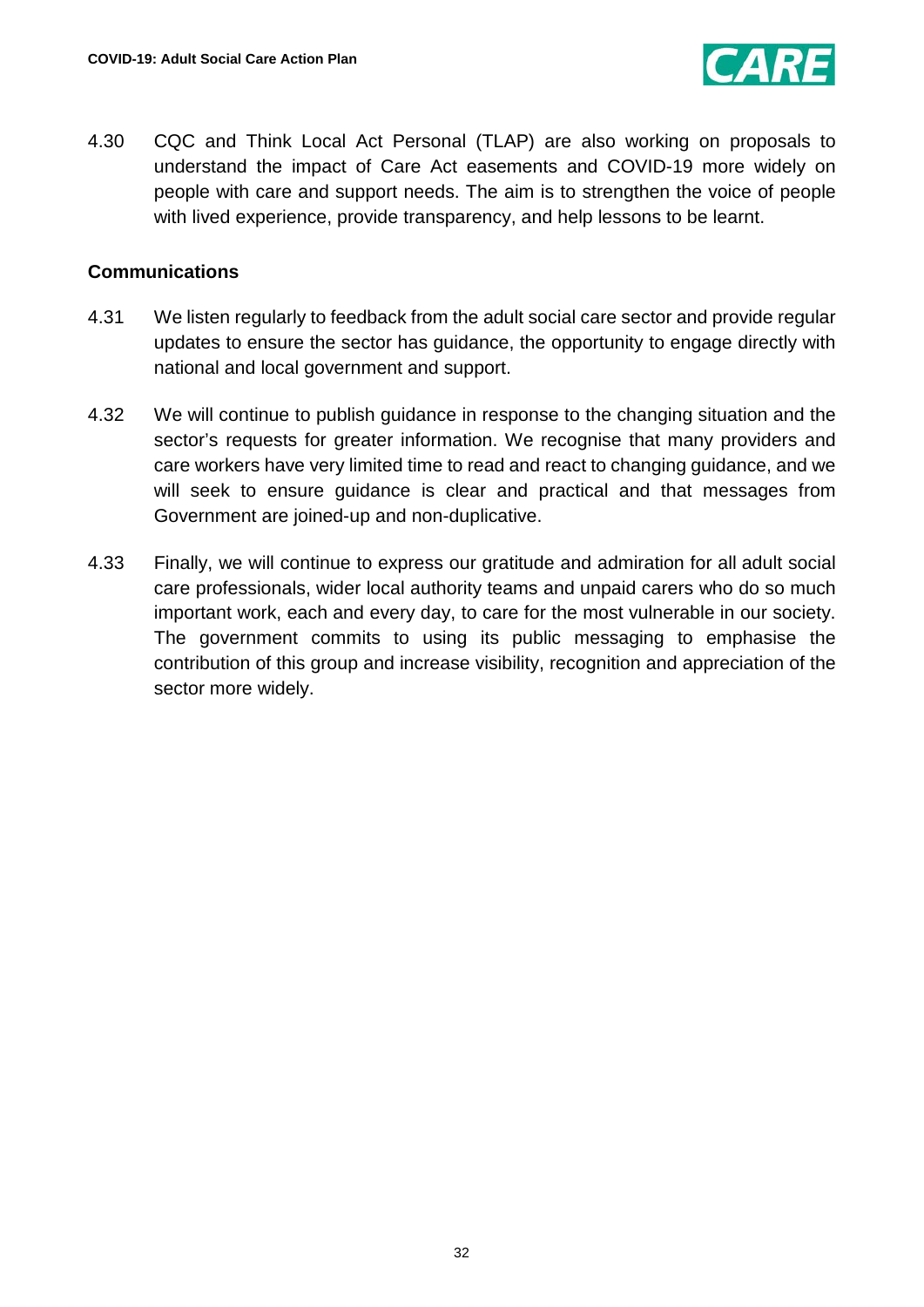

# <span id="page-32-0"></span>**Annex A: List of Key Guidance**

### **Key ASC COVID-19 Guidance**

[£2.9 billion funding to strengthen care for the vulnerable](https://www.gov.uk/government/news/2-9-billion-funding-to-strengthen-care-for-the-vulnerable)

[Coronavirus \(COVID-19\): hospital discharge service requirements](https://www.gov.uk/government/publications/coronavirus-covid-19-hospital-discharge-service-requirements)

[Procurement Policy Note 02/20: Supplier relief due to COVID-19](https://www.gov.uk/government/publications/procurement-policy-note-0220-supplier-relief-due-to-covid-19)

[Ethical Framework for Adult Social Care](https://www.gov.uk/government/publications/covid-19-ethical-framework-for-adult-social-care)

[COVID 19: guidance on home care provision](https://www.gov.uk/government/publications/covid-19-residential-care-supported-living-and-home-care-guidance/covid-19-guidance-on-home-care-provision)

[COVID-19: guidance for supported living provision](https://www.gov.uk/government/publications/covid-19-residential-care-supported-living-and-home-care-guidance/covid-19-guidance-for-supported-living-provision)

[Admission and Caring of Individuals in Care Homes](https://www.gov.uk/government/publications/coronavirus-covid-19-admission-and-care-of-people-in-care-homes)

[Guidance on shielding and protecting extremely vulnerable persons from COVID-19](https://www.gov.uk/government/publications/guidance-on-shielding-and-protecting-extremely-vulnerable-persons-from-covid-19)

[COVID 19 guidance on vulnerable children and young people](https://www.gov.uk/government/publications/coronavirus-covid-19-guidance-on-vulnerable-children-and-young-people)

[List of Key Workers](https://www.gov.uk/government/publications/coronavirus-covid-19-maintaining-educational-provision/guidance-for-schools-colleges-and-local-authorities-on-maintaining-educational-provision)

[COVID 19: Guidance on social distancing and for vulnerable people](https://www.gov.uk/government/publications/covid-19-guidance-on-social-distancing-and-for-vulnerable-people)

[COVID 19: Guidance for households with possible coronavirus infection](https://www.gov.uk/government/publications/covid-19-stay-at-home-guidance)

[CQC Letter on Suspending Routine Inspections](https://www.cqc.org.uk/news/stories/routine-inspections-suspended-response-coronavirus-outbreak)

[COVID 19: Personal Protective Equipment](https://www.gov.uk/government/publications/wuhan-novel-coronavirus-infection-prevention-and-control/covid-19-personal-protective-equipment-ppe)

[Care Act Easements Guidance for Local Authorities](https://www.gov.uk/government/publications/coronavirus-covid-19-changes-to-the-care-act-2014/care-act-easements-guidance-for-local-authorities)

[COVID 19: Scaling up Testing Programmes](https://www.gov.uk/government/publications/coronavirus-covid-19-scaling-up-testing-programmes)